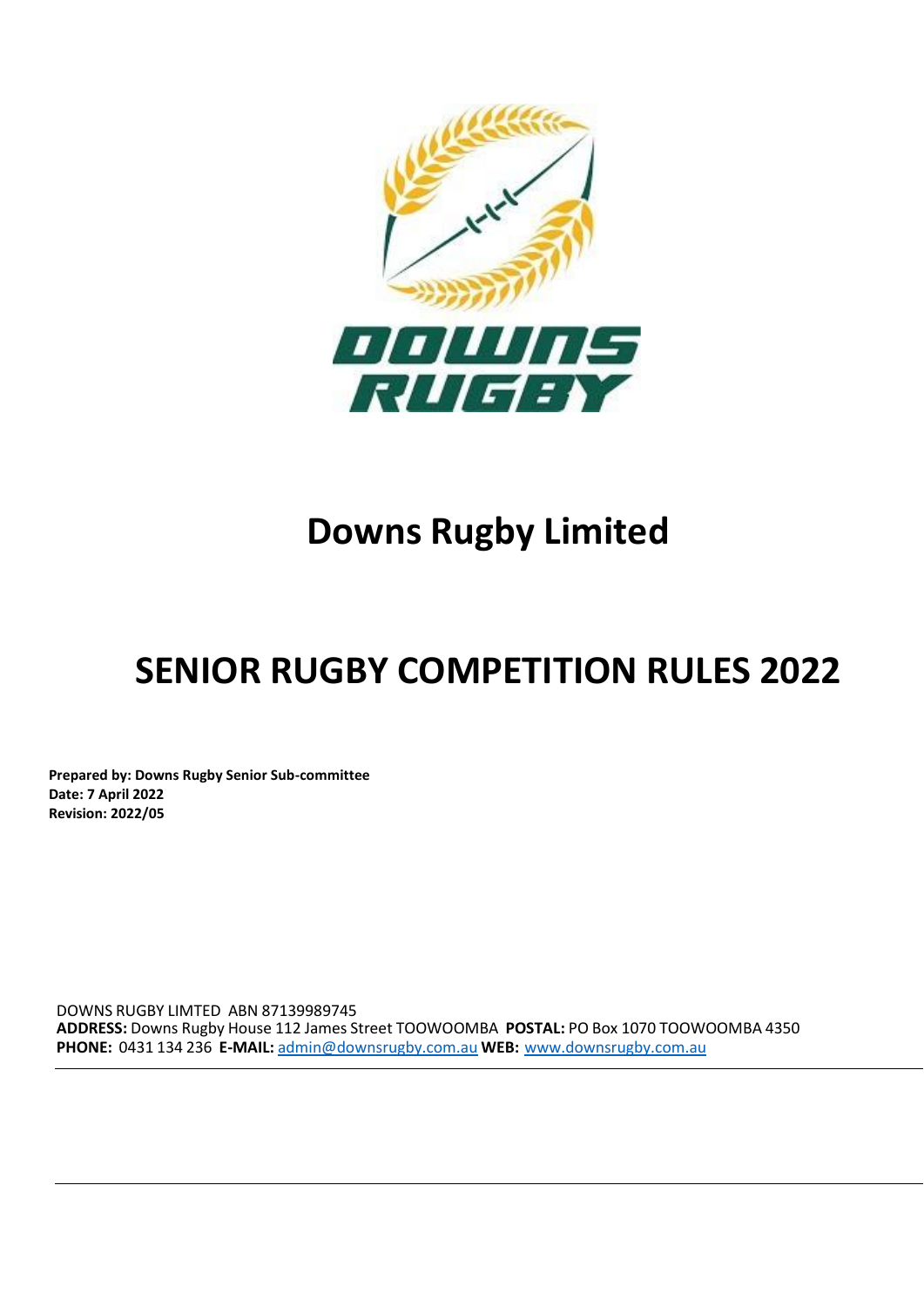## **Contents**

## **Contents**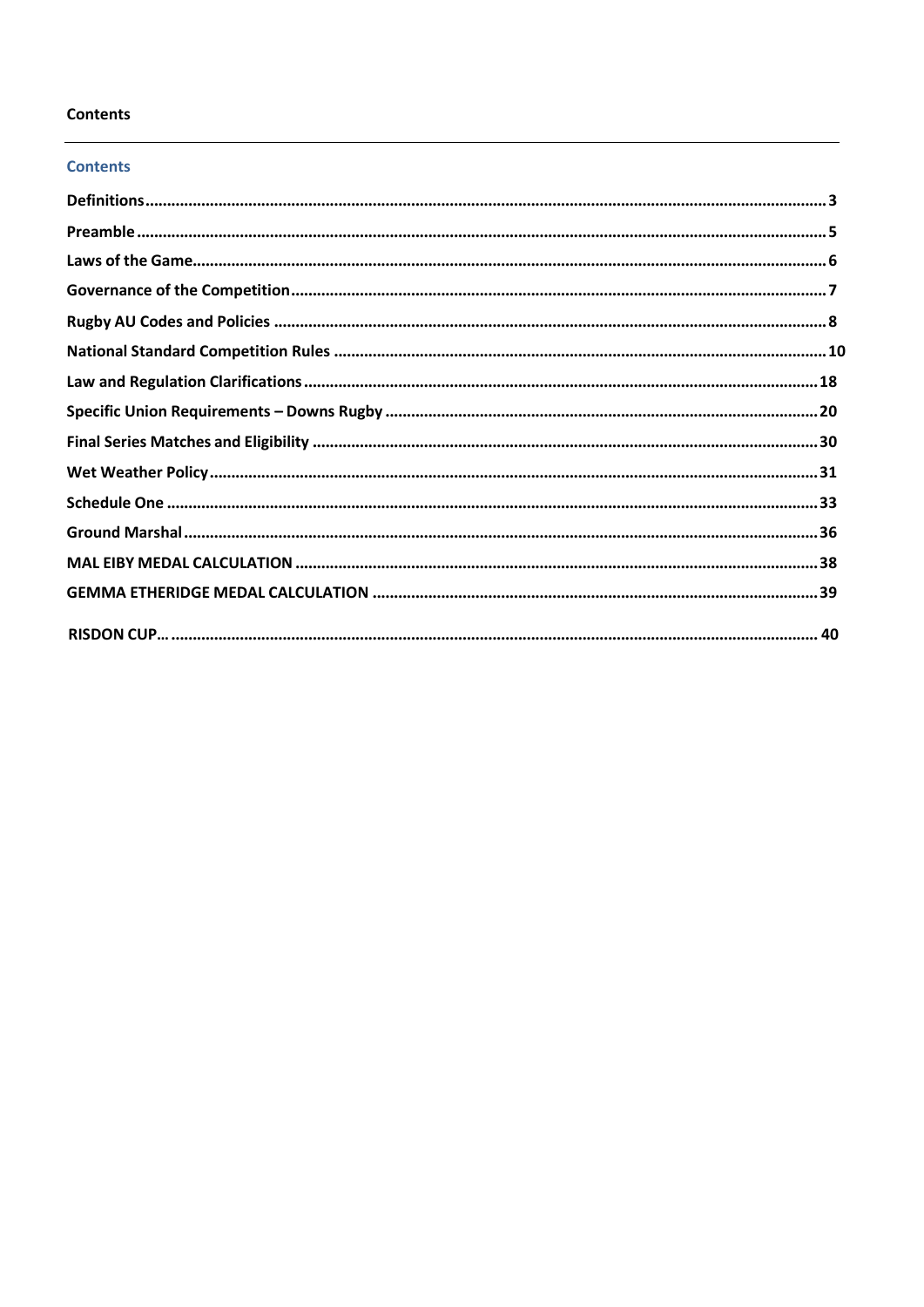<span id="page-2-0"></span>For the purposes of these Rules, the following definitions shall apply:

"Affiliated Union" means a body so named in, or admitted pursuant to, the Rugby Australia Constitution as being an affiliated union.

"Association" means an organisation that administers a group of clubs for the purposes of governance and regulatory requirements with respect to competitions, events, tournaments and rugby programs.

"Clearance" means the requirement for a currently registered player wishing to register at another Club on the same registration type during the season.

"Codes, Policies and Procedures" means the codes, policies and procedures of Rugby Australia

"Insurer" means the insurance provider of the Australian Rugby Insurance Plan.

"International Union" means a Rugby Union, Rugby Club, or other body based in a foreign nation and affiliated with the National Rugby Union of that nation.

"Competition" means any match played as part of either (i) a structured competition or series including a trial match, a friendly match, or representative match involving a Rugby Body; or (ii) a Sanctioned Event.

"Competition Manager" is the person deemed responsible by the Union for the day to day operational management of the competition.

"Event Organiser" means an organisation authorised to conduct Rugby Union programs, events, tournaments, and/or matches in Australia, pursuant to the Rugby Australia *Event Sanctioning Guidelines*,

"Judiciary" is the Sub Committee as appointed by the Union.

"Laws of the Game" mean the laws of Rugby as published by World Rugby, including any variations authorised by World Rugby or Rugby Australia.

"Management Committee" is the committee appointed by the Union to oversee the management of the competition.

"Member Union" means an Australian State or Territory union in membership of Rugby Australia.

"Participant" means a Player, match official, selector, coach, trainer, manager, team official, or an individual involved in the organisation, administration or promotion of Rugby including a director, officer or employee of a Rugby Body.

"Player" means a player of the game of Rugby.

"Registered" means a Player and/or non-playing Participant who has completed effective registration and paid all applicable fees and levies.

"Regulation(s)" means the World Rugby and Rugby Australia Regulations, as amended from time to time.

"Rugby" means rugby union football.

"Rugby Australia" or "Rugby AU" means Rugby Australia Ltd.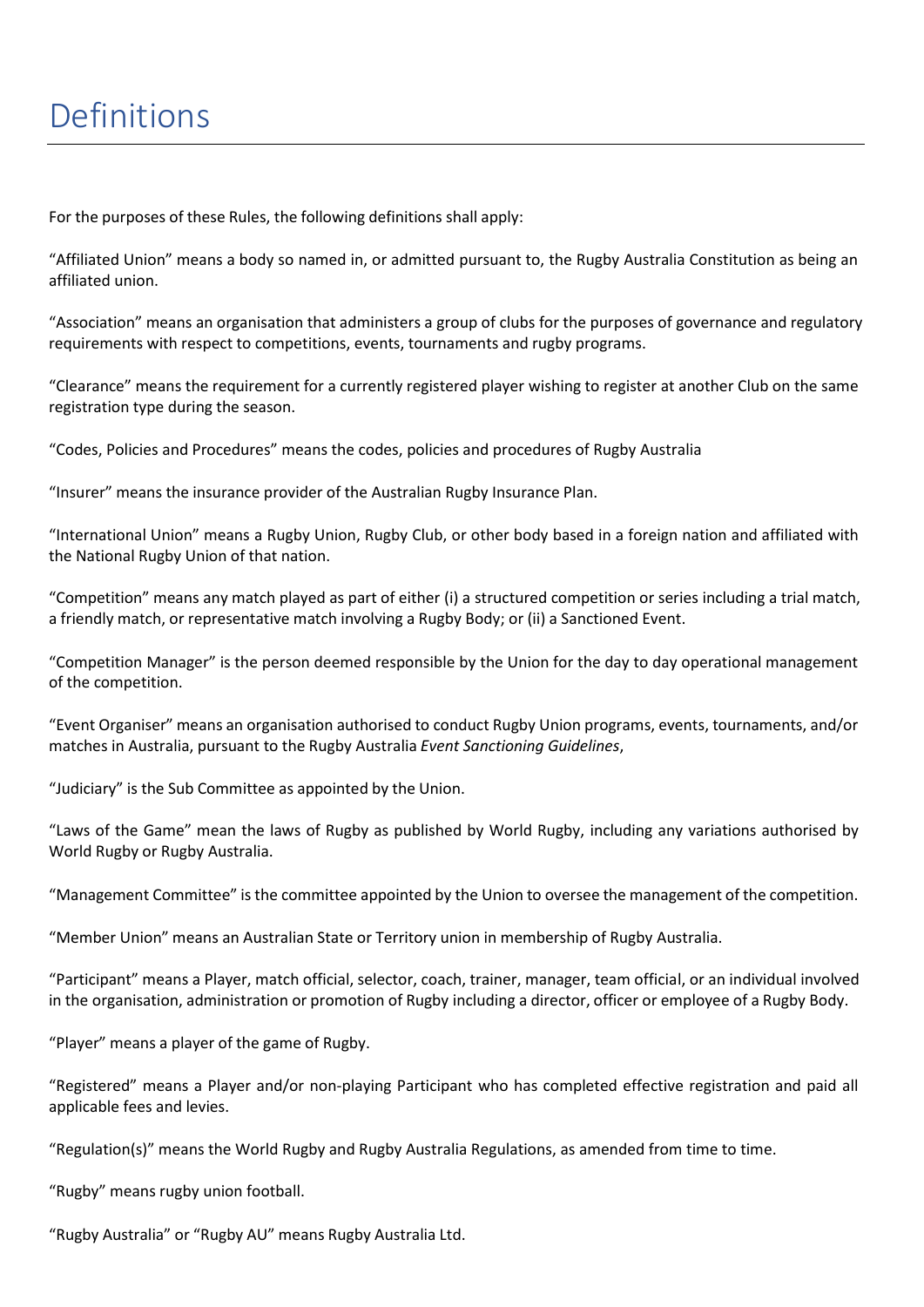"Rugby Body" means Rugby Australia, any Member Union or Affiliated Union of Rugby Australia, or any Rugby Union, Club or other body in membership with or affiliated with Rugby Australia, a Member Union or an Affiliated Union.

"Rugby Club" or "Club" means any club affiliated with a Member Union or an affiliated Rugby Body, that is a participant of the competition.

"Rugby Xplorer" means Rugby Australia's online registration and competition management system.

"Rules" means the National Model Competition Rules and the Competition Rules of the Specific Union.

"Sanctioned Event" means an event, tournament, and/or matches conducted by an authorised Event Organiser that have received formal approval.

"Specific Union" means the governing body of the competition.

"WR" means World Rugby.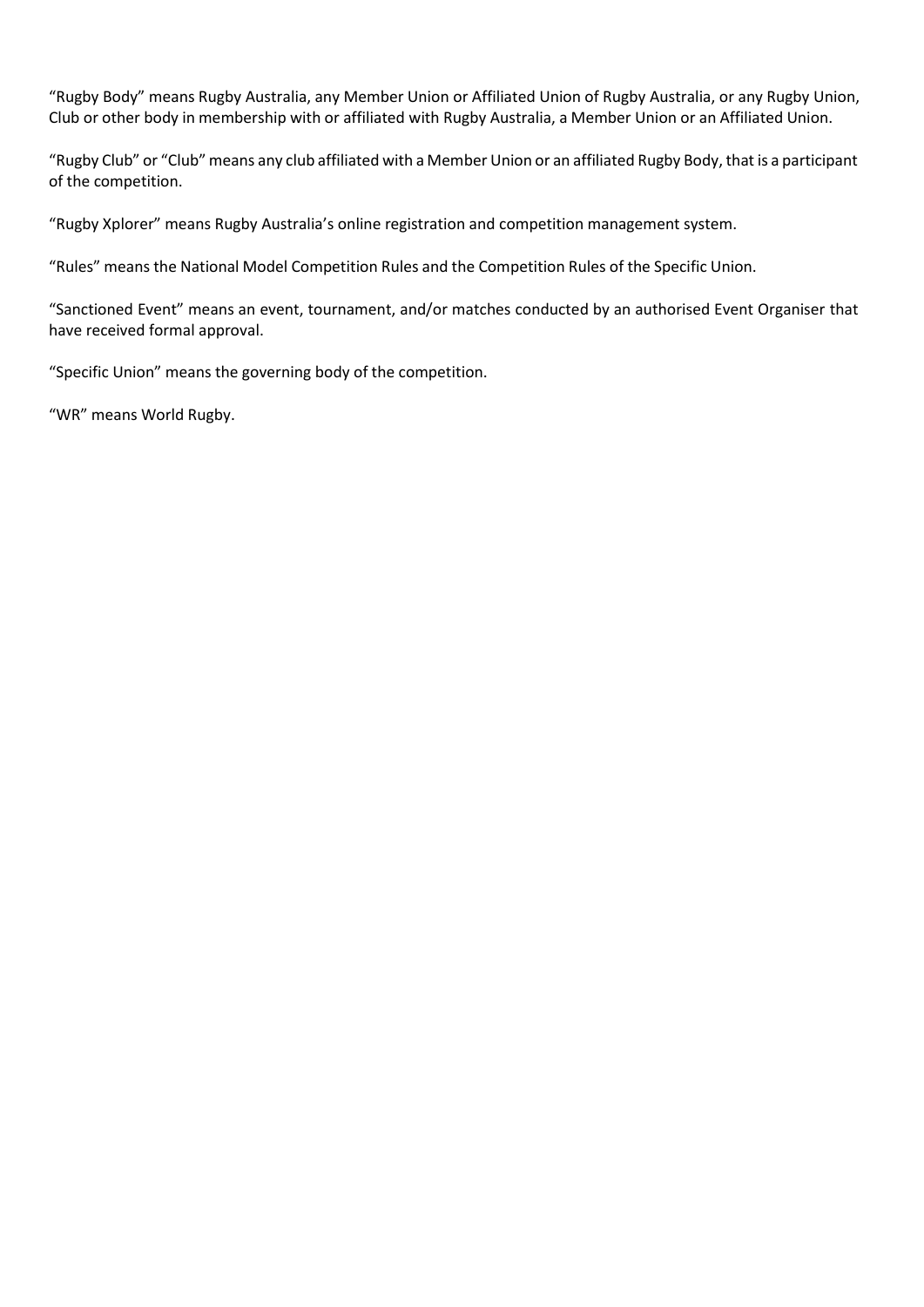## <span id="page-4-0"></span>**1 PREAMBLE**

These Rules set out the minimum standards and procedures that apply to Competitions conducted under the jurisdiction of Rugby Australia and its Member Unions.

This Competition, as with all competitions played under the auspices of Downs Rugby Limited, are community competitions. All Participants in the Competition are to be made aware of the WR Playing Charter; which includes the:

- (a) Principles of the Game
- (b) Principles of the Laws

All Participants are to be made aware that by virtue of the acceptance of a team into this competition the match organiser e.g. Downs Rugby Limited and their respective Participants subject themselves and agree to be bound by the Rules of the Competition.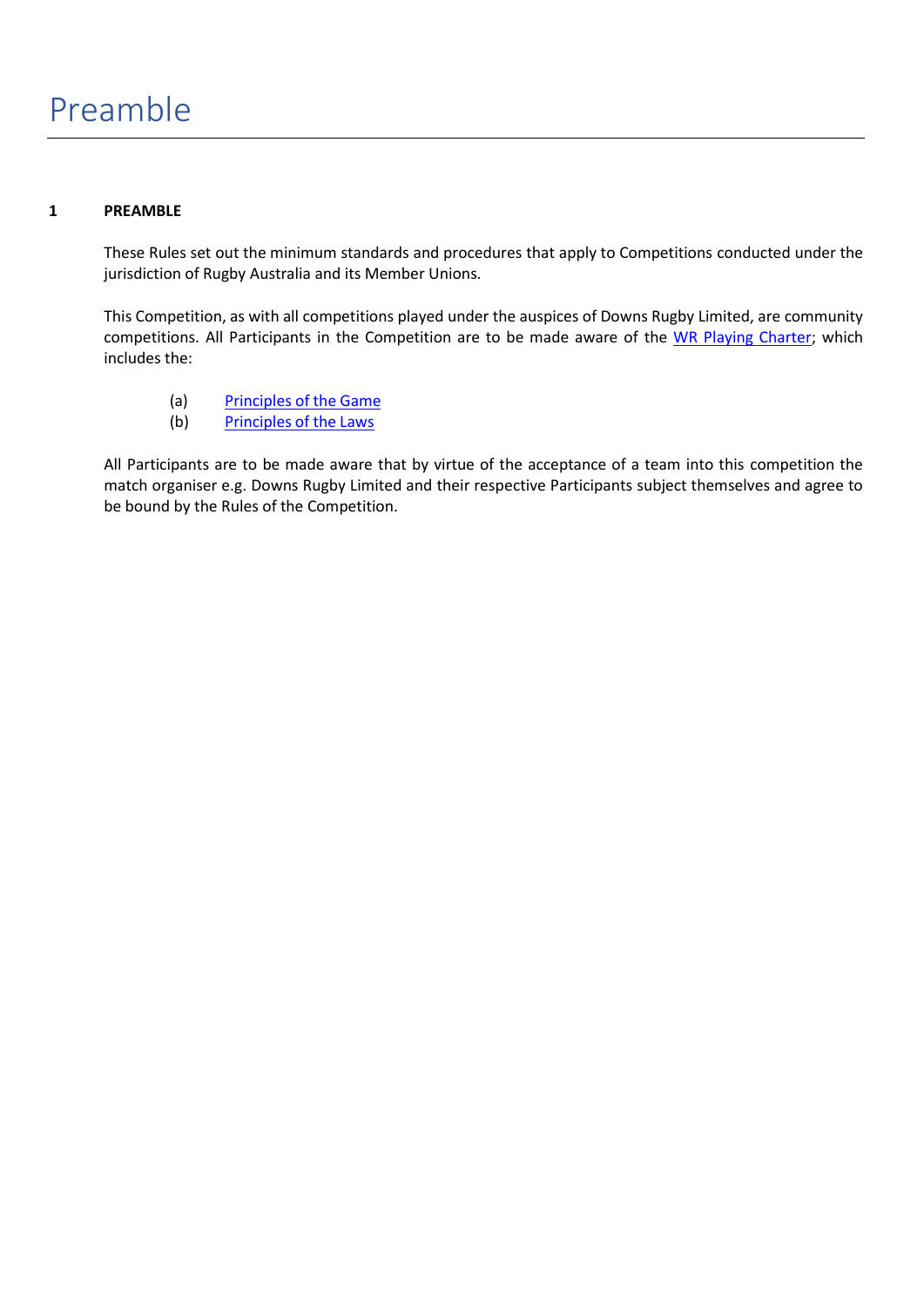# <span id="page-5-0"></span>Laws of the Game

## **2 LAWS OF THE GAME**

All games will be played in terms of the WR Laws of the Game, including any of the following variations:

Under 19 Variations

(a) Rugby AU Under 19 Variations

Rugby AU Kids Pathway U6 to U12

10-a-side Variations

7-a-side Variations

Rugby AU Touch 7s Laws

Rugby AU Veteran Rugby Laws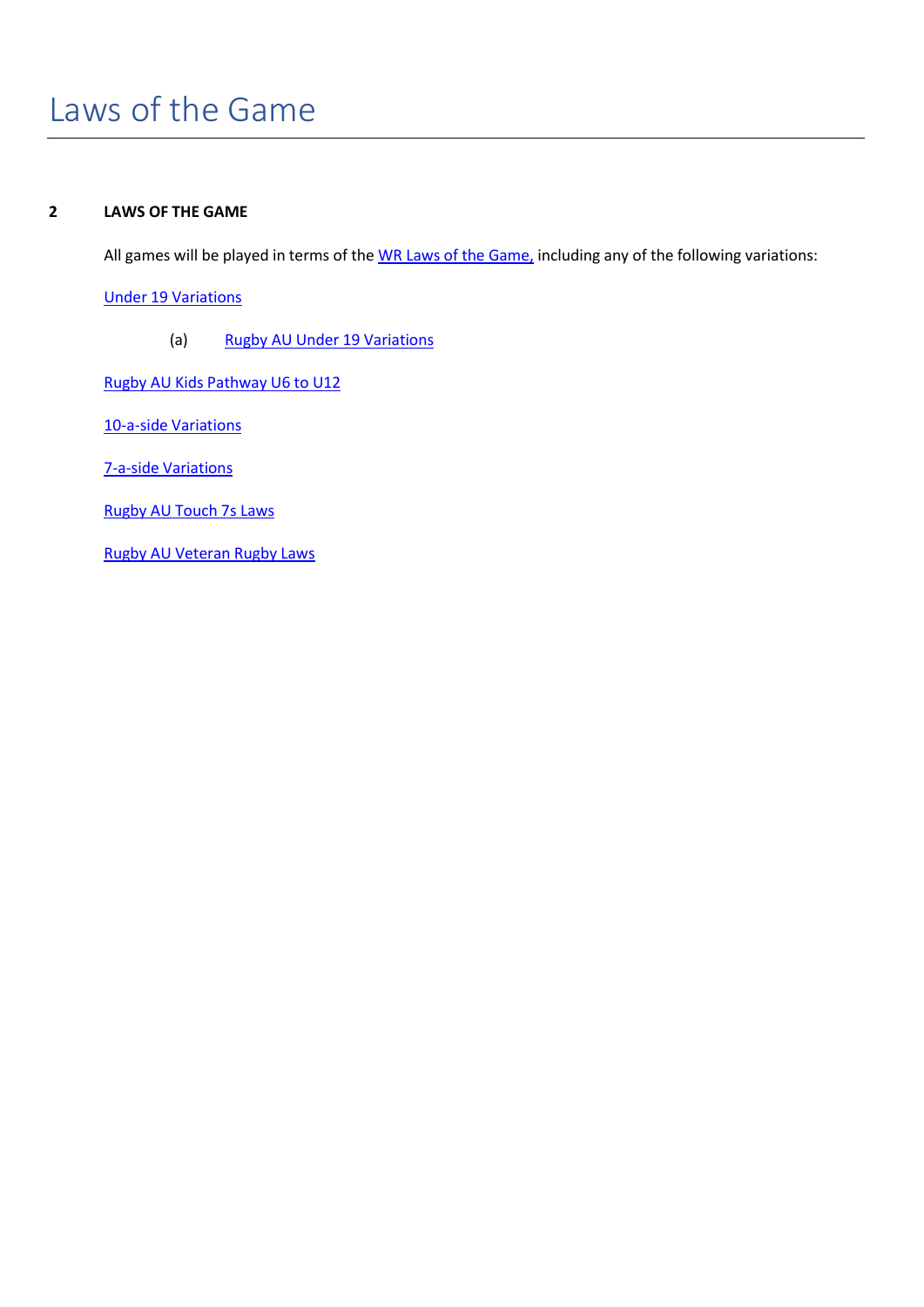## <span id="page-6-0"></span>**3 GOVERNANCE OF THE COMPETITION**

All matches in the Competition shall be played in accordance with the WR Regulations of the Game and Rugby Australia Regulations, Codes and Policies etc. (see section 4 below).

In addition, Rugby AU publishes 'Game Management Guidelines' annually that have been prepared to assist Unions in the administration and playing of the game in domestic competitions within Australia.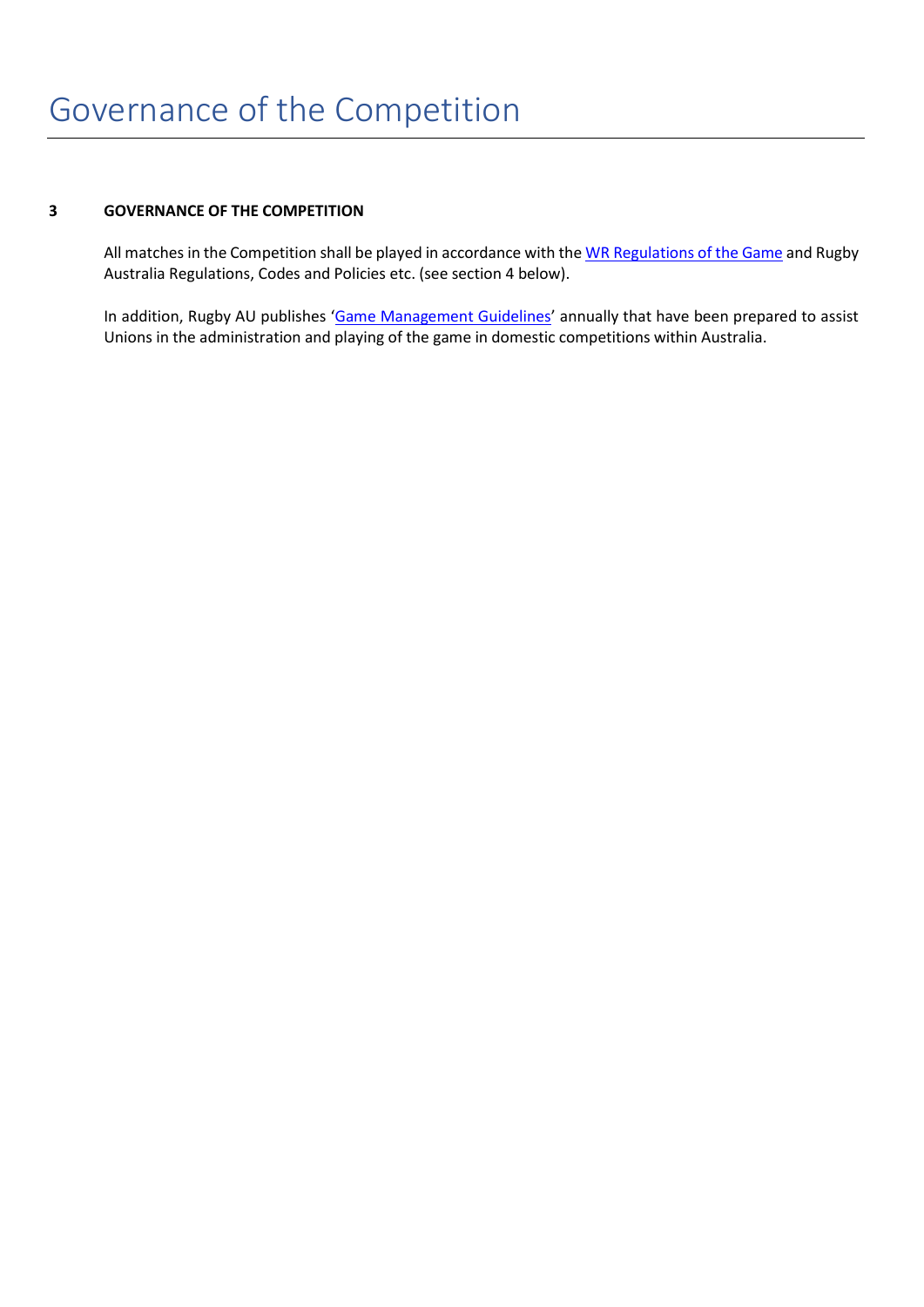## <span id="page-7-0"></span>**4 RUGBY AUSTRALIA CODES AND POLICIES**

The effective governance and administration of rugby requires adherence to a wide range of codes and policies around safety & welfare, integrity, inclusion, member protection & child safety and privacy etc. Therefore, all matches shall be played in accordance with all Rugby AU Codes, Policies and Procedures:

## Safety & Welfare

Rugby must be as safe, inclusive and fair as possible. Rugby Australia has several policies and initiatives aimed at ensuring that rugby is safe to play and is enjoyable for all participants.

- (a) Concussion Management;
- (b) Serious Injuries;
- (c) Welfare Initiatives;
- (d) Player Dispensation;
- (e) Match Day Safety; and
- (f) First Aid medical.

## Child Safety

Rugby Australia is committed to ensuring that rugby is a safe environment for children and young people.

- (g) Child Safe Framework and Guidelines;
- (h) Reporting;
- (i) Working with Children Checks.

## **Integrity**

Rugby Australia's Codes, Policies and Procedures have been developed to provide a safe, fair and inclusive sporting environment for all rugby participants in Australia. This includes the following:

- (j) *Australian Rugby Disciplinary Rules* these have been developed to ensure a consistent approach to foul play, citing and judicial hearings;
- (k) *Anti-Doping Code* all participants are bound by the Anti-Doping Code and must be aware of the requirements;
- (l) *Supplement Policy*;
- (m) *Code of Conduct*  provides a set of standards that everyone involved in rugby is required to comply with to ensure that the image and integrity of the sport is protected. The Code also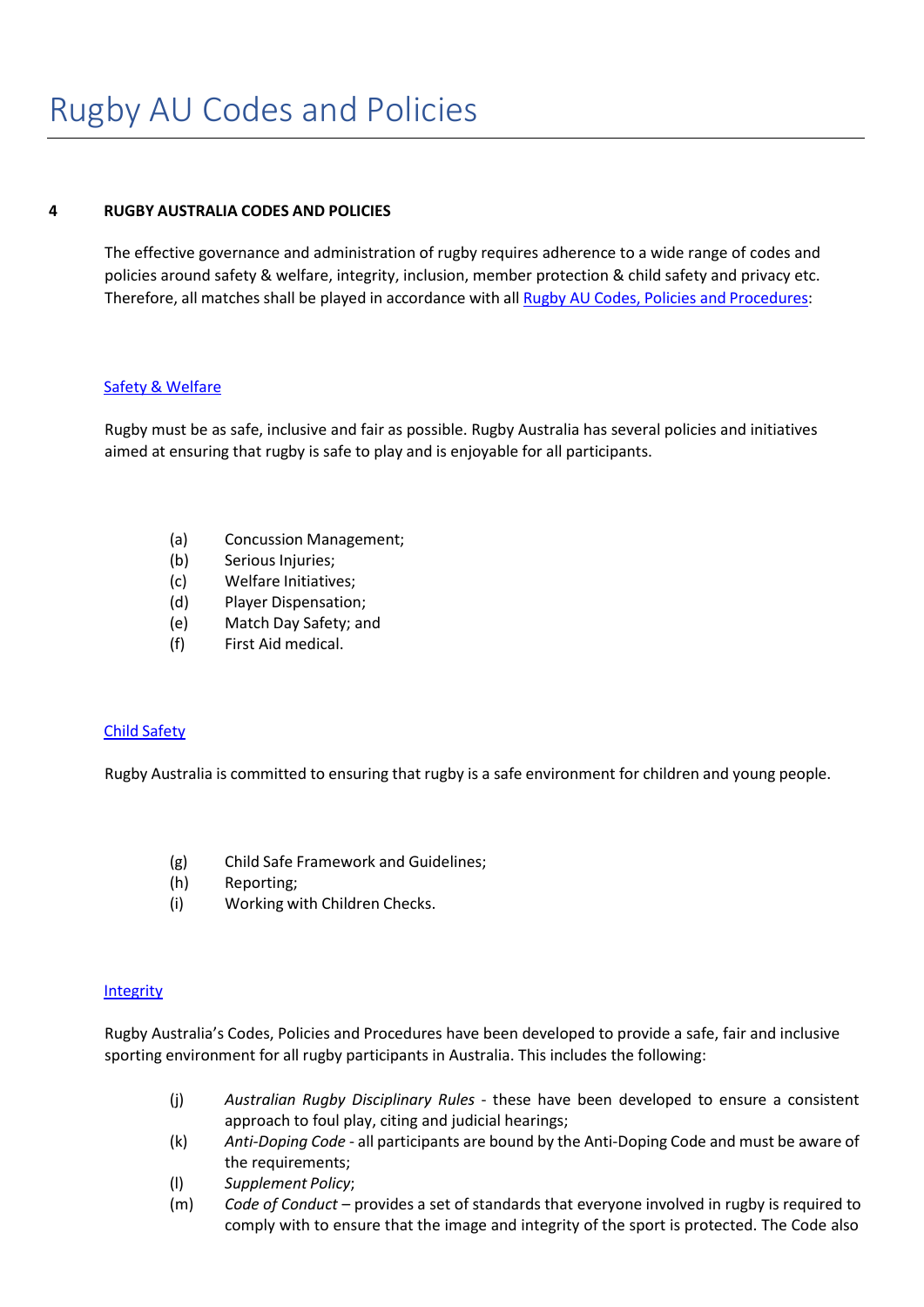outlines the procedures for reporting, complaint handling and investigations of any alleged breaches;

- (n) *Medical Policy* provides information on the use of medications, medical procedures and measures to protect the health and welfare forsemi-professional and professional players;
- (o) *Member Protection Policy* ensures that all Participants feel included and safe in rugby; and
- (p) *Anti-Corruption and Betting Policy*  applies to all Participants and they need to be aware of its requirements.

## **4.3 Additionally, the following documents are included as part of these Competition Rules**:

- (a) Inclusion Policy;
- (b) Safety and Participation Policy;
- (c) Registration Regulations;
- (d) Registration Terms and Conditions; and
- (e) Smart Rugby Policy.

Any concerns that arise as a result of an alleged breach of any of the above provisions can be reported at **Reporting a Concern**.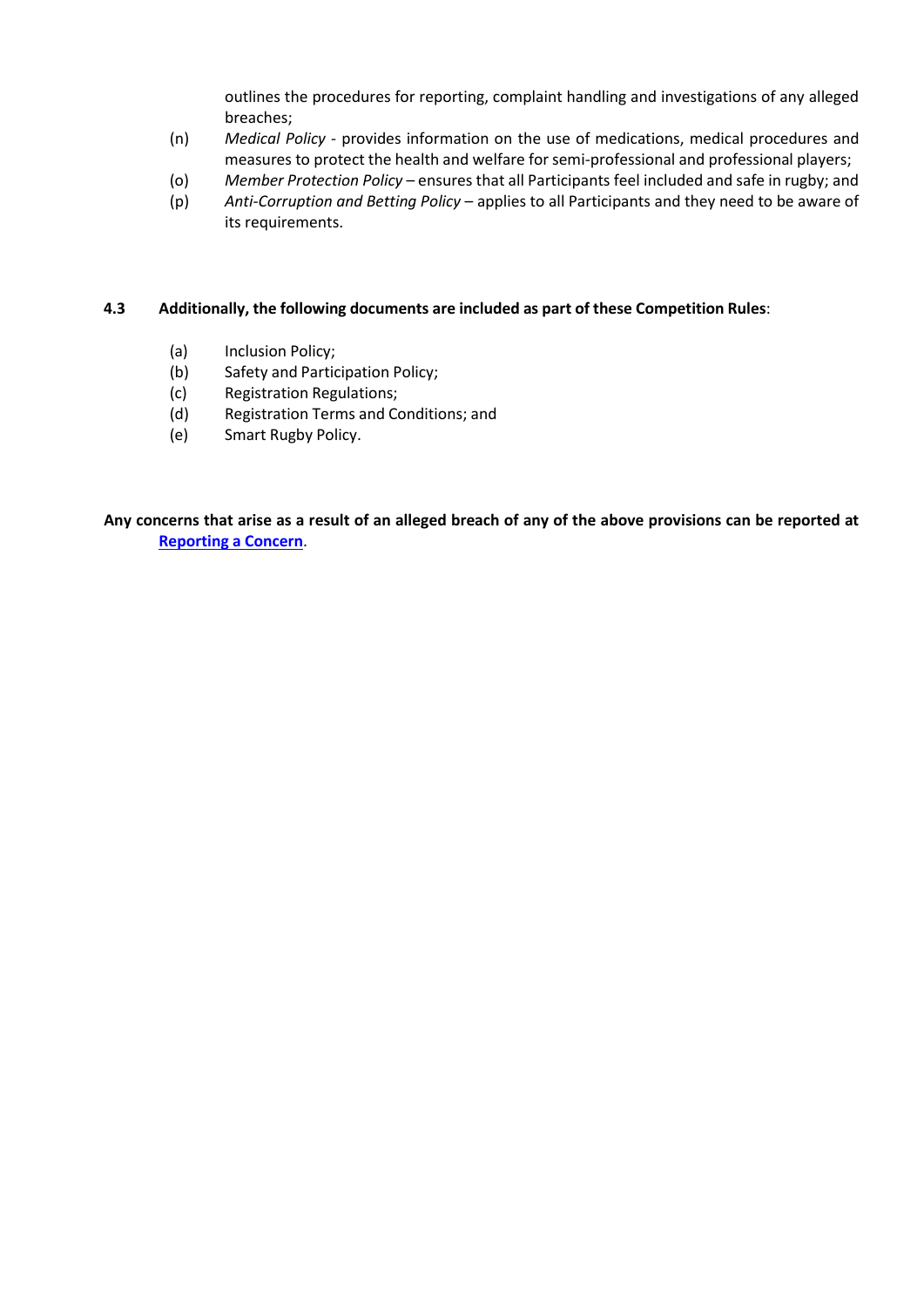#### <span id="page-9-0"></span>**5 NATIONAL STANDARD COMPETITION RULES**

#### **Registration and Match Day – Rugby Xplorer**

- (a) It is a requirement of Rugby Australia that all Players, Non-Playing Members and Match Officials are registered via Rugby Australia's Rugby Xplorer System;
- (b) It is a requirement of Rugby Australia that the Rugby Xplorer Competition Management System (CMS) is also used for all sub-Union Competition matches, both Senior and Junior.

#### **Draw**

The Competition will be conducted in accordance with a schedule of matches drawn up by the Management Committee prior to the start of the playing season and varied as necessary from time to time.

Where possible, all matches in all competitions are to be played in an ascending order i.e. lowest to highest. Where this is not possible, **NO** player who has started in a higher grade is permitted to participate i.e. start / reserve for a lower grade. The only exception being in junior age-grade rugby where a player may play within the same age-grade, or in different eligible age-grades. In the event of matches in the same round being played on different days e.g. rescheduled matches due to wet weather, the selection of players must be the same as if all matches in the same round were being played on the same day.

#### **Match Team Lists, Scoring and Stats**

- (c) It is the responsibility of both teams to ensure that:
	- All players and team officials (where required by the Competition) must be selected in their respective team list for the match;
	- All details of point scorers are to be recorded;
	- All players who have either been temporarily suspended (yellow card), sent from the field of play (red card) or have a suspected concussion (blue card) must have all their details recorded;
	- All movements of players following an injury (blood or otherwise) or for tactical reasons shall be recorded (where required by the Competition);
	- The match day scoring, and stats can be entered by ONE team manager for BOTH teams, or EACH team manager for their OWN team. It is also permissible to have an independently appointed ground manager that does the scoring for both teams;
	- The referee is to confirm the result of the match by confirming this on the Match Day App in the presence of both teams; and
	- All clubs must enter the team list, scoring and stats of all matches online via the Match Day App by no later than noon on the first working day following completion of the match.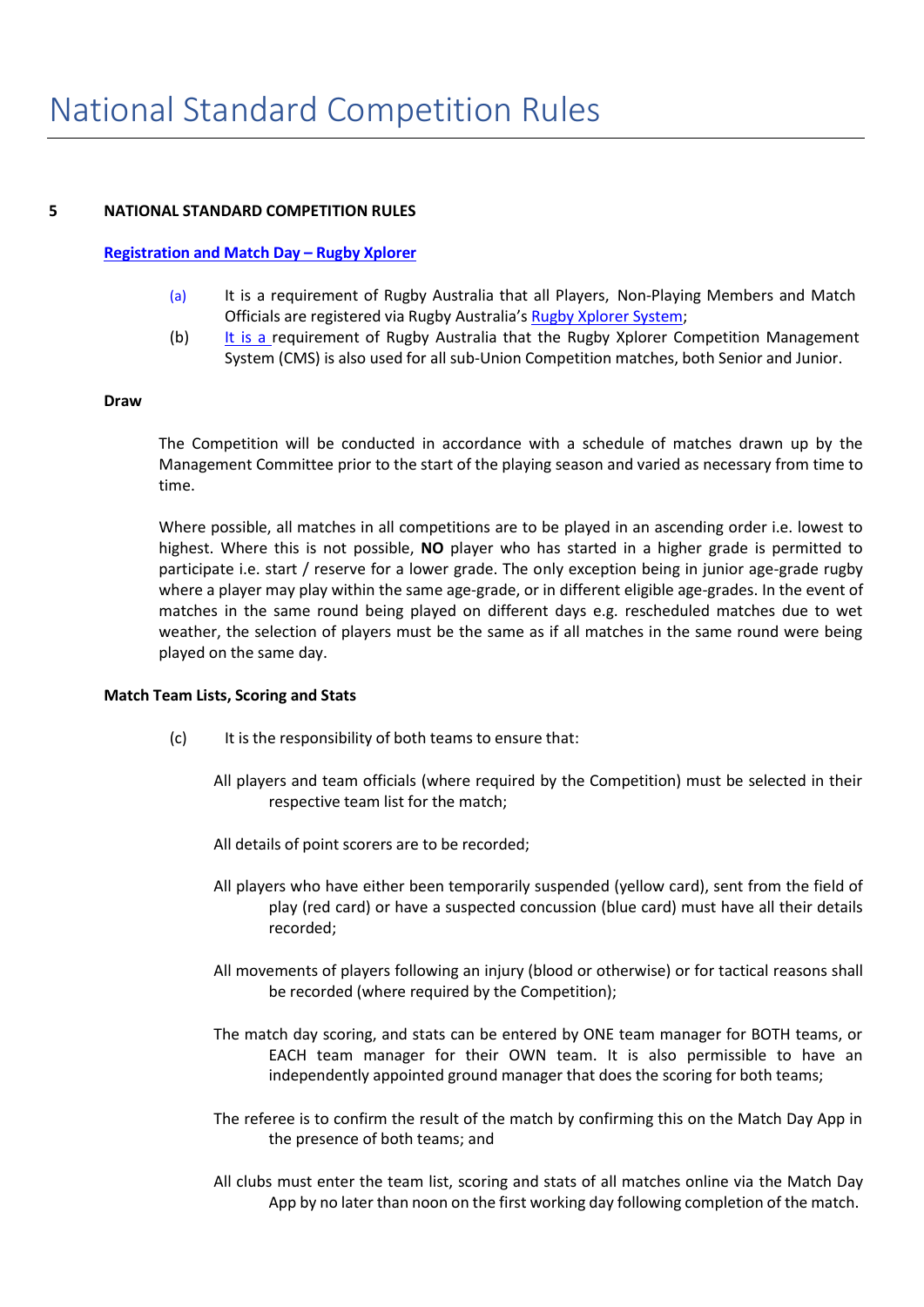PLEASE NOTE: Competitions reserve the right to require this information earlier than this timeline if necessary.

(d) Information entered must include:

All players' details including substitutes;

Team Officials' details

Result of the match;

Point scorers;

Tries;

Conversions;

Penalties;

Drop Goals;

Penalty tries;

All players temporarily suspended (yellow card);

All players sent from the field of play (red card);

Players who have a suspected concussion (blue card).

(e) Information entered may include:

Player's movements for injury (blood or otherwise) or tactical reasons.

## **PLEASE NOTE: Clubs failing to follow the procedures are liable to receive penalties in relation to Competition points.**

#### **Competition Points**

**(f)** Where matches are awarded Competition points the following standard points shall be used:

Points for a win – **four points.**

Points for a draw- **two points.**

Points for a loss – **zero points.**

Points for a bye (where applicable)- **zero points.**

**N.B**. Unions may choose to amend the standard points based on the game format and/or structure of the Competition.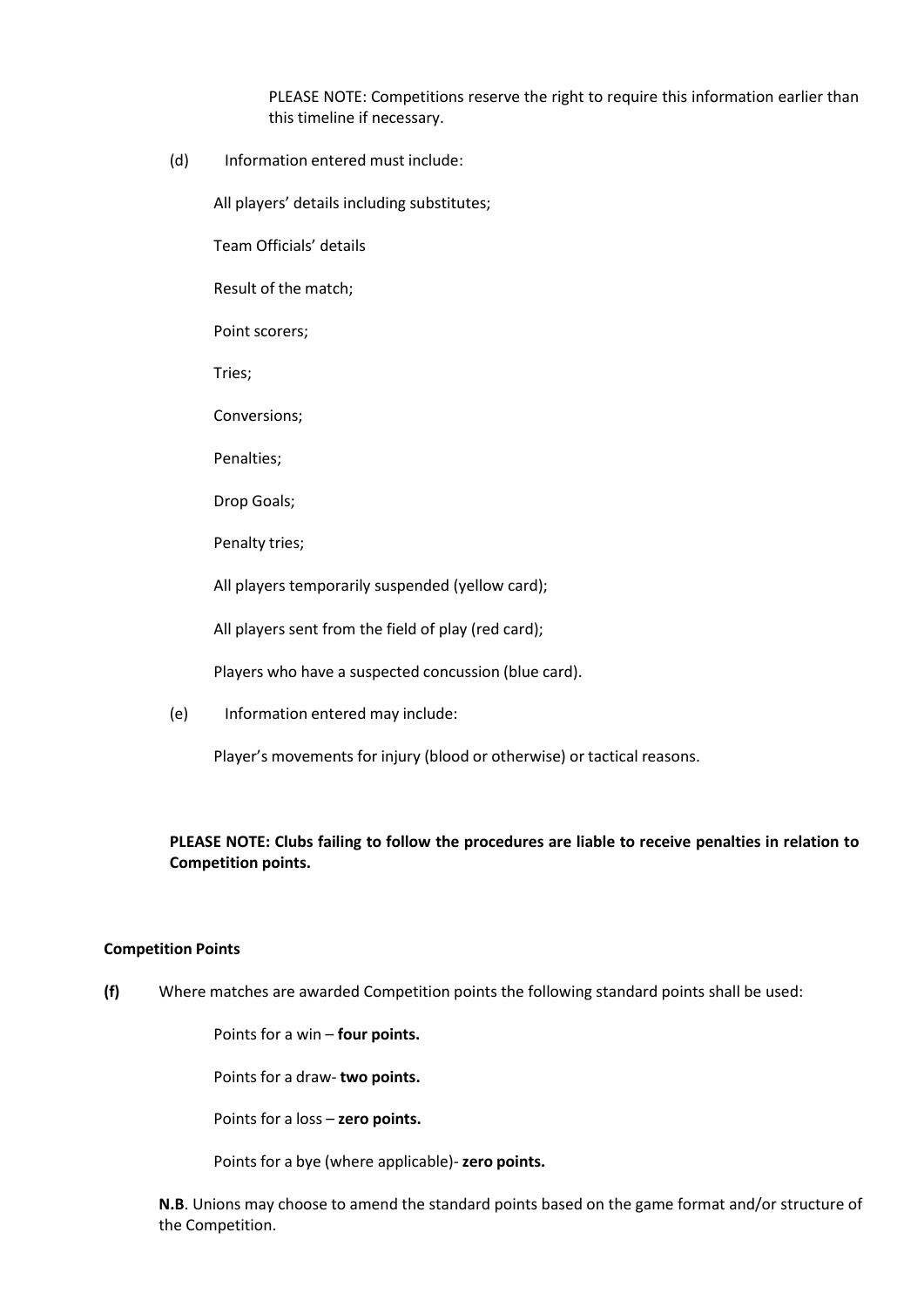(g) Bonus points may also be awarded as follows:

Points for loss by seven points or less – **one point.**

Points for scoring three tries or more than your opponent – **one point.**

- (h) Competition points may also be awarded as determined and documented by the Union for the competition e.g. for supplying an Assistant Referee for a Junior age-grade match; and
- (i) Competition Points may also be deducted as determined and documented by the Union for the competition e.g. a player not added to the team list that played in a match.

#### **Ladder Positions** (for Competitions with Premierships)

(j) Positions in the ladder are determined on the ladder sorting options applicable for the Competition. In the event of two or more teams being equal on Competition points (total match points), for any position, the higher placed team will be determined on the ladder sorting options chosen, these include:

Total Match Points (#1 option)

Points difference

Points for

Points against

Matches won

Matches played

Matches lost

Matches drawn

Byes

Result of game

Bonus points (total)

Bonus points (4T)

Bonus points (+3T)

Bonus points (-7P)

Bonus points (AR)

Total tries

Try difference

Score ratio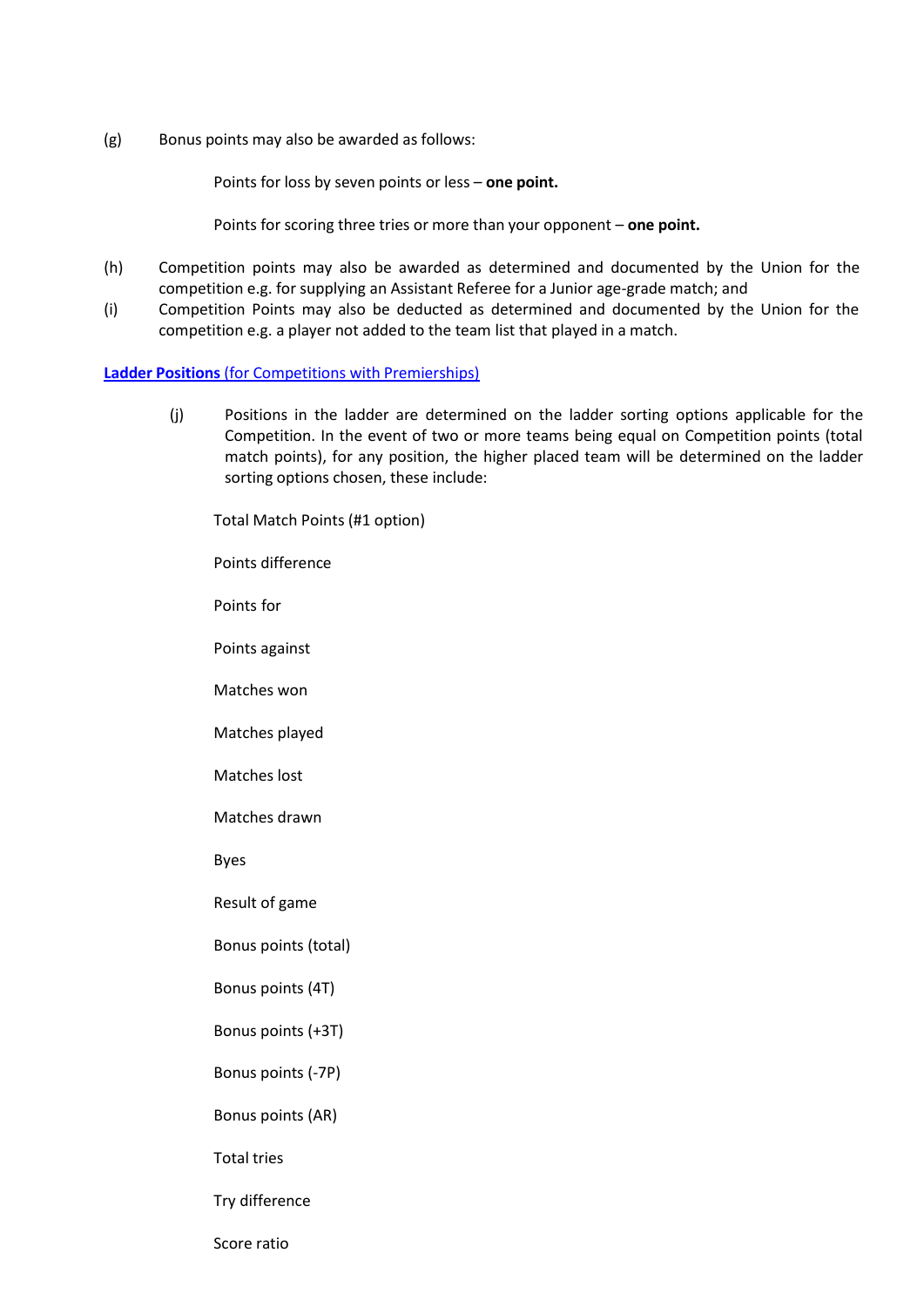Points ratio

Match win ratio %

Number of forfeits

Number forfeits (win)

Number forfeits (loss)

## **Forfeits**

- (k) In senior rugby a forfeit in any higher grade will result in an automatic forfeit in the lower grade(s) in the same round
- (l) Each match forfeited by a Club will be regarded as having been won by the opposing Club on the day on which the match, but for such forfeit, would have been played. The penalty for a forfeit may be the loss of Competition points, up to a maximum of two, no points for, and the **awarding of twenty-eight match points against**.
- *(m)* A Club that forfeitstwo gamesin the same grade in the same season will be issued a *Show Cause Notice* to explain the reasons why its team should remain in that grade.
- (n) In the case of a club withdrawing a team(s) from the Competition, match points ("for and against") in all matches of such team(s) shall not be counted, and any Competition points shall be cancelled.
- (o) The Management Committee may impose further penalties on Clubs for withdrawing teams from the Competition.

## **Postponed / Abandoned Matches**

- (p) If the venue of a match or matches is unavailable for any reason, it shall be the responsibility of the home club to advise the Competition Manager immediately that the ground is considered unplayable or doubtful of being playable. The Management Committee, after consultation with the clubs involved, shall direct how the abandoned match will be dealt with.
- (q) In the event of a match having to be abandoned for any reason beyond the control of the match officials, the following procedure shall apply:

Where a match has been abandoned during the first half, the result may be declared as a draw and no points for or against will be awarded, or the match may be replayed at a time and venue as determined by the Competition Manager in his/her absolute discretion.

Where a match has been abandoned during half time or during the second half, the result at the time of the abandonment will be the final result.

(r) In the event of a match having to be abandoned for any reason involving unacceptable behaviour on the part of players or any other persons, or any other similar reason, the Management Committee shall determine if any penalties will be imposed on the competing teams.

It should be noted that any such action taken under these Rules shall not prevent (and may run in parallel with) other action that is deemed necessary under the Disciplinary Rules, Code of Conduct or other relevant WR or Rugby Australia regulations, codes, policies or rules etc.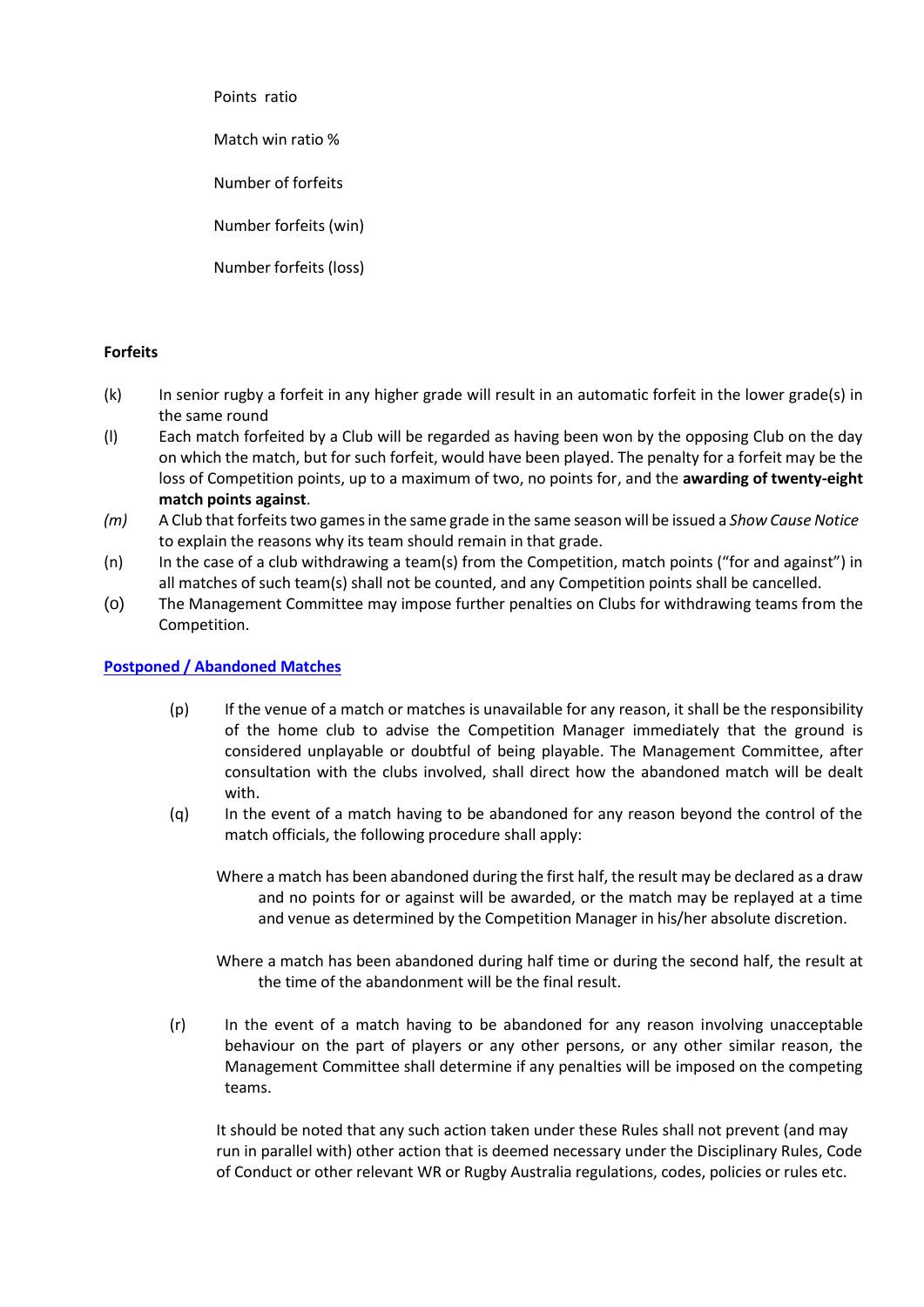## **Playing Field**

- (s) Clubs hosting matches played under these rules shall comply with the RA Medical and First Aid Requirements
- (t) With respect to medical requirements, both teams are responsible for ensuring that matches are not played if the all the requirements relating to medical care are not in place. Reference should be made to the *Rugby Australia Medical and Safety Recommendations* for further information.
- (u) For all Competition matches the host club shall be responsible for ensuring that the field of play is correctly marked in accordance with the WR Laws of the Game.
- (v) Goal Posts

All Goal posts within the playing enclosure must be padded.

(w) Playing Enclosure

Entry to the playing enclosure must be restricted by a fence, barricade or rope at a minimum of five metres, where practicable, from the playing area perimeter.

Persons authorised to enter the Playing Enclosure ("authorised persons") are as follows:

Medically Qualified Persons/Sports Trainer – maximum two per team

- The Teams
- Appointed match officials
- Ground Marshalls
- Water carriers maximum two per team (three allowed in 7s)
- A maximum of 4 ball persons
- 3. All Authorised Persons permitted to enter the playing enclosure must have some distinguishing mark/bib e.g. high vis vest.
- (f) Technical Zones where Competition matches require technical zones, two will be provided within the playing enclosure on the same side of the pitch, on either side of the halfway line and outside the field of play.
	- 1. Personnel permitted in the technical zone differs between the XVs and 7s game format.
		- XVs Maximum of four persons are allowed in the technical zone. Each team is allowed two medically qualified persons and two water carriers.
		- 7s maximum of ten persons allowed in the technical zone. Each team is allowed a coach, team manager, medical person and five reserve players. One additional person who is either a medical or a coaching member of the team and whose responsibility has previously been notified to the ground marshal.
	- 2. Roles of personnel in the technical zones.
		- The medical personnel may enter the field of play in accordance with the Laws of the Game at any time a player is injured.
		- Water may only be taken on the field during stoppages in play for injuries in the playing area and when a try has been scored.
		- The water carriers are not permitted in the playing area during penalty kicks at goal.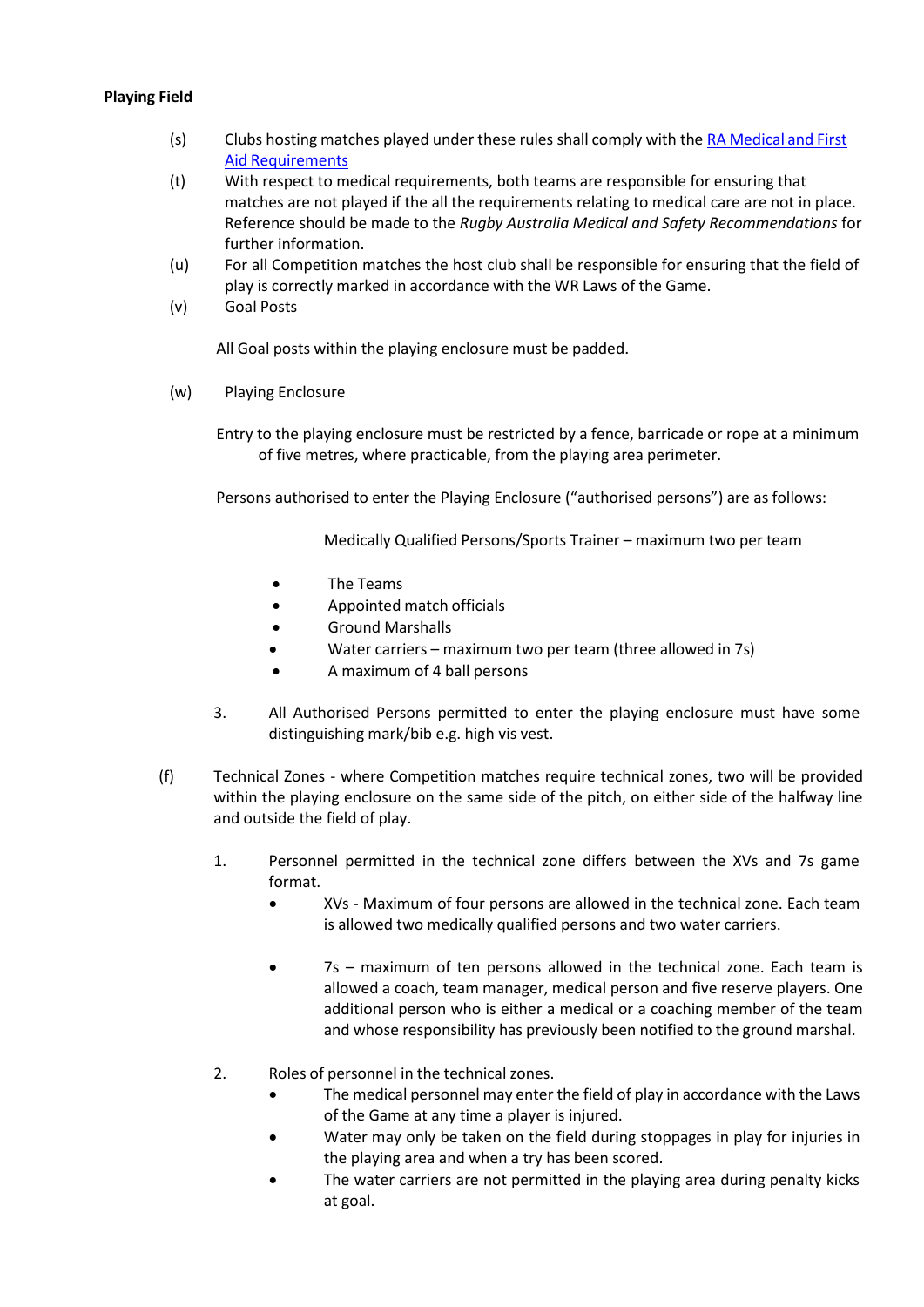- The water carriers must always remain in the technical zone unless they enter the playing area to provide water or when ONE person enters to provide a kicking tee to the kicker for a penalty kick.
- The water carriers must keep the water bottles and carriers with them, and not left in an untidy state within the technical zone.
- Players may come to the touchline adjacent to the technical zone to receive water.
- Water bottles must not be thrown on the field of play.
- 3. Personnel outside the technical zone
	- The replacement bench and the location of the coaches should, wherever possible, be outside the playing enclosure (except in the 7s game format).
	- If replacements want to warm up and there is no area available outside the playing enclosure, they may warm up in the opposition in-goal area but must not use balls in their warmup.

## **Restrictions for authorised persons**

- (x) A sports trainer is a person from each team who is responsible for immediately attending to a player who appears to be injured, and who provides water to the players.
- (y) Authorised persons do not include a coach or team manager with the following exceptions:
	- Where the nominated coach or team manager is required to fulfil one of the listed roles in paragraph 5.8(e)2. No coaching or technical instruction can take place while fulfilling one of the listed roles.
	- Where the nominated coach or team manager is part of a Kids Pathway U6-U9 match.

## **Authorised Persons**

(z) Process

It is intended that the Club nominate persons to become "Authorised Persons".

- No one other than the Authorised Persons shall be permitted in the playing enclosure during a match.
- An Authorised Person (except Ball Persons) must satisfy the minimum accreditation requirements appropriate to their role.
- All Authorised Persons entering the playing enclosure must be registered on Rugby Xplorer – their details may be checked on Rugby Xplorer.
- The home team shall appoint a ground marshal who shall ensure that this requirement is complied with and the ground marshal shall report any breach to the Match Committee.
- Authorised Persons must conduct themselves in accordance with the relevant Code of Conduct for and, as part of the accreditation process, they will be required to sign an acknowledgement that they will adhere to the expected standards of conduct.

## **Schedule of Penalties**

(aa) A first breach of any of the Competition Rule may include any or all of the following:

Warning;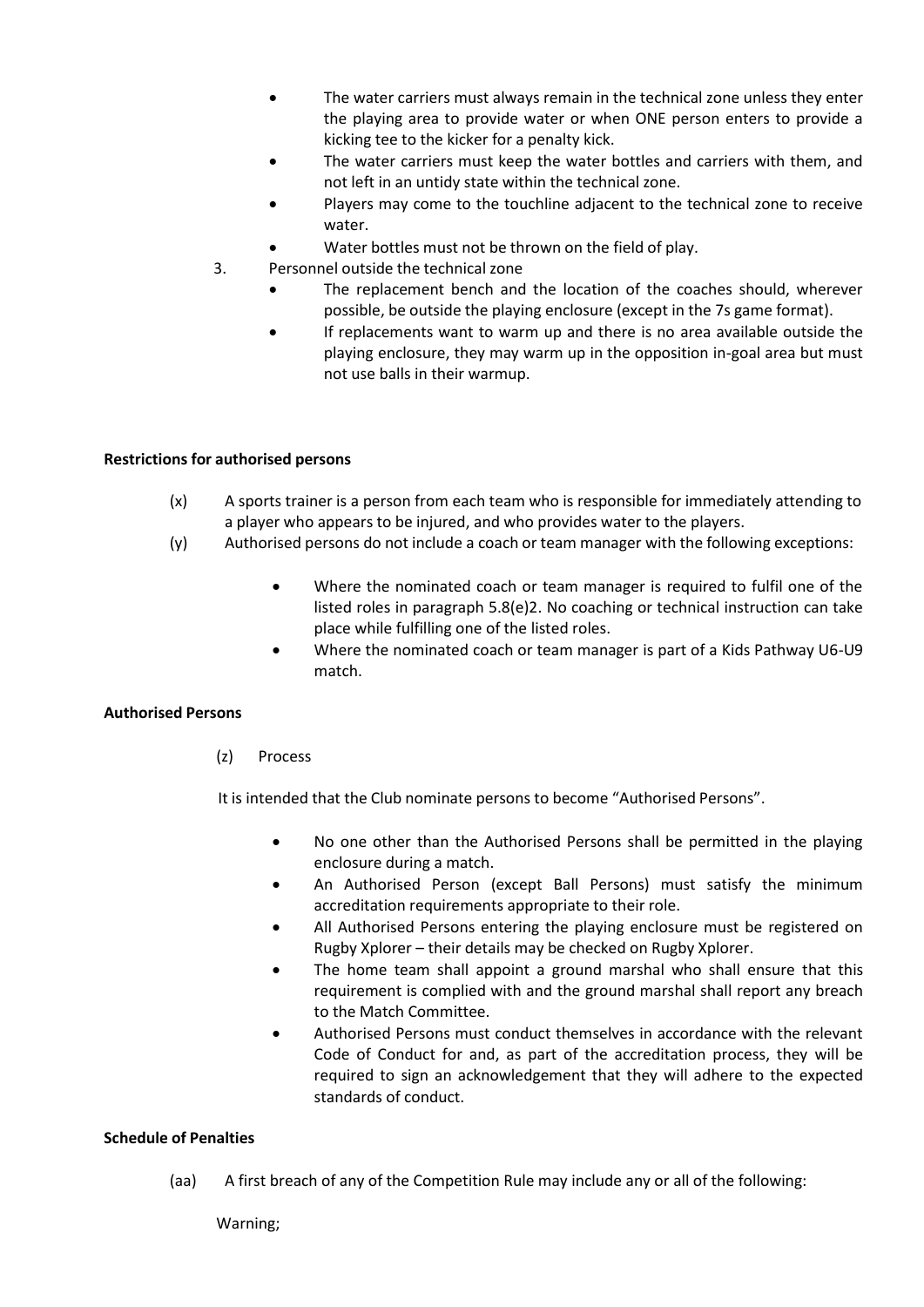Loss of Competition points;

Issue of a *Show Cause Notice;*

Monetary Fine; and

Expulsion from the Competition.

(bb) A second or subsequent breach of the Competition Rules may include any or all the following:

Warning;

Loss of Competition point(s);

Issue of a *Show Cause Notice;*

Monetary Fine; and

Expulsion from the Competition

#### **Protests**

(cc) All protests must be made in writing and signed by either the club President or club Secretary; (dd) Protests must be received by the Competition Manager by the close of business on the on the following business day after the alleged breach of the Competition Rules;

(ee) All protests must specify the particular Competition Rule that has been allegedly breached; (ff) All witness statements must be tendered on a signed statutory declaration form;

- (gg) The decision on the protests shall be determined by the Competition Manager and such decision will be notified to the parties by no later than close of business by Three (3) business days after the alleged breach of the Competition Rules.
- (hh) The Competition Manager shall determine if a club has breached the competition rules on the civil standard of proof (i.e. more likely than not). The Competition Manager will then recommend to the Management Committee the penalties that should be imposed. The Management Committee shall make the final determination in this regard.
- (ii) If the club is not satisfied with this decision, it has the right to appeal to the Union Judicial Committee. Appeals from the decision of the Management Committee must be received by the Competition Manager by no later than close of business a further three (3) business days, after the decision of the Management Committee is advised to the relevant club. The Judicial Committee shall be entitled to consider whether or not a breach of the Rules has occurred and/or the appropriateness of the penalty and shall have the discretion to vary the decision if they see fit and impose any other penalty as set on in the Rules. The Judicial Committee has the sole discretion as to how it will deal with any appeal.

## **Extension of Time**

(jj) Notwithstanding any of the time limits stated in these Rules, the Competition Manager may in special circumstances exercise their sole discretion to allow reasonable extensions of time if considered to be in the interests of justice to do so.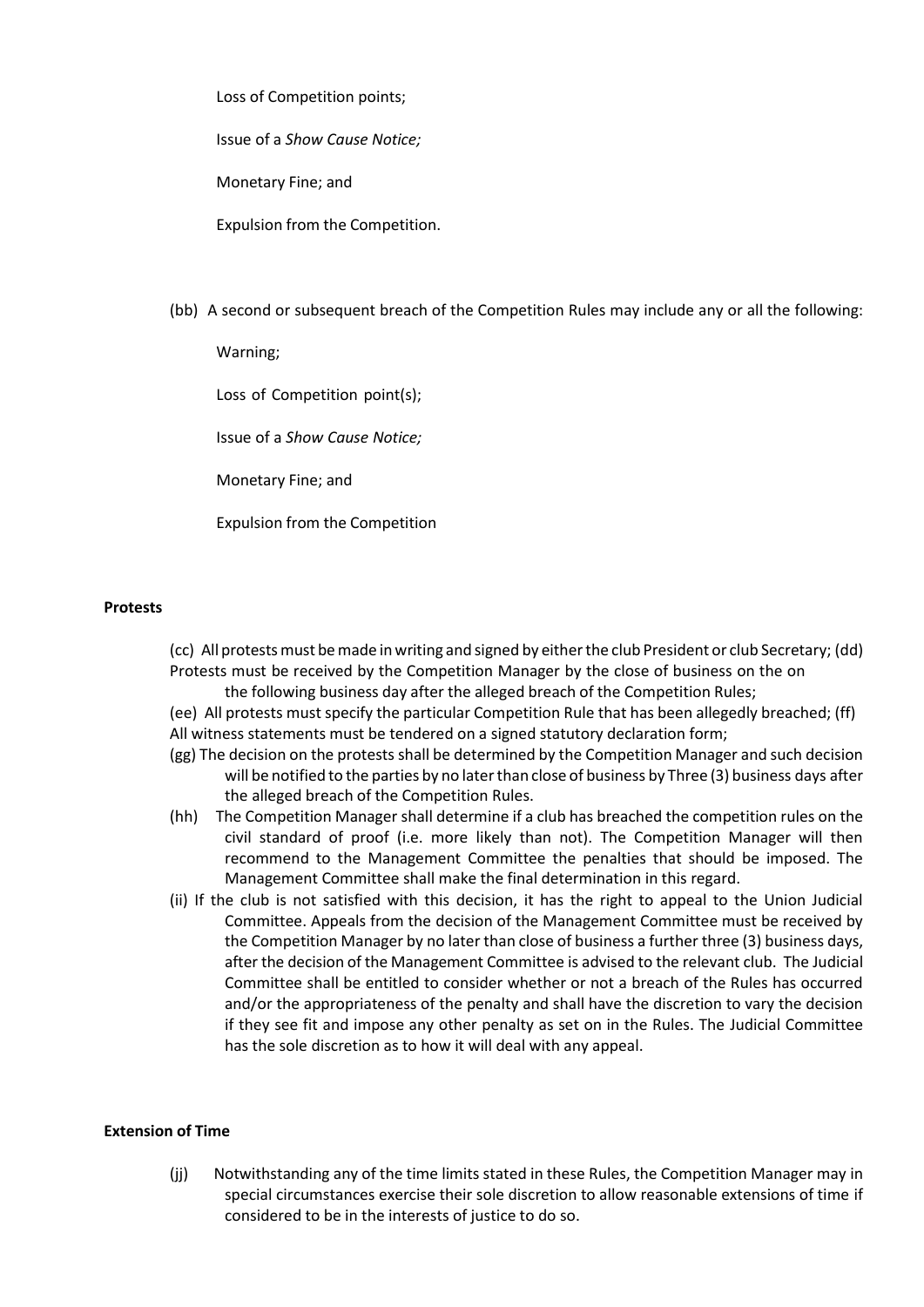## **Disqualified, unqualified orsuspended person/s**

(kk) It shall be the responsibility of each club to ensure that no disqualified, unqualified or suspended person(s) take part in any match.

## **5.1 Impact of COVID-19: Competition Rules**

Competition Managers are encouraged to implement the Game On Principles within their CompetitionRules in the event matches are impacted by COVID-19.

#### **5.2 COVID-SAFE**

- QRU Current Statement: https://qld.rugby/covid19/current-statement
- Latest Covid-Safe Statements from Downs Rugby Limited are located at: [http://www.downsrugby.com.au](http://www.downsrugby.com.au/)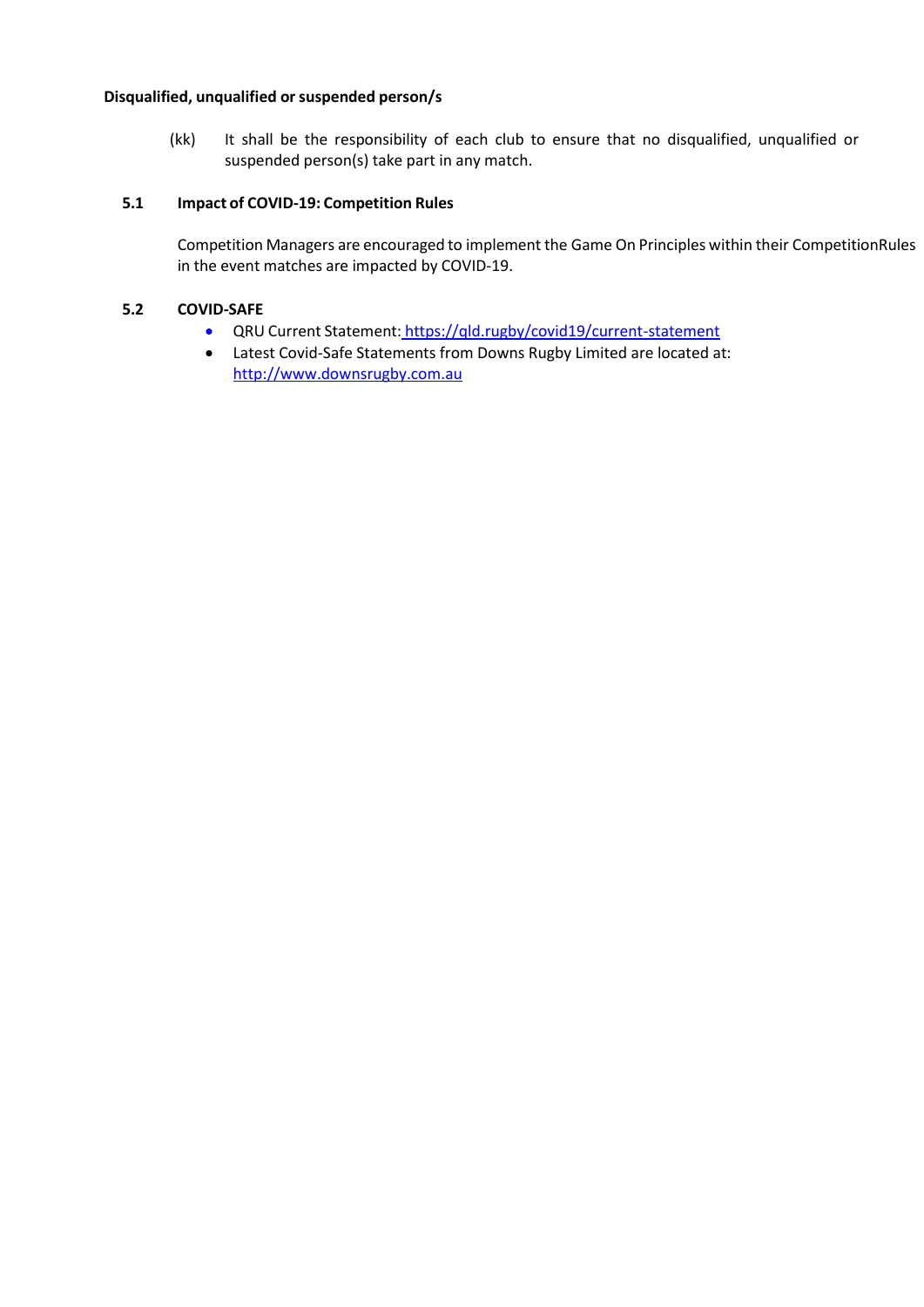## <span id="page-17-0"></span>Law and Regulation Clarifications

## **LAW AND REGULATION CLARIFICATIONS**

**Law 3 - Number of Players – The Team** (number of replacement / substitute players).

Rolling Replacements - World Rugby Law 3.34 is mandatory across all domestic rugby

played in Australia:

Unlimited rolling replacements applies to all rugby aged U19s and below;

Rolling replacements, with a maximum of 8 movements applies to all senior rugby, except the lowest grade of any division/competition where the maximum number may, at the discretion of the local Union, be 12.

Replacements due to blood injury, concussion or injury due to foul play do not count in the designated number of movements.

Law 3.27 i.e. Temporary Replacement – Head Injury Assessment (HIA), **DOES NOT APPLY AT ANY LEVEL.**

**N.B**. Unions may submit a request to the *Law Advisory Group* to play standard Law 3 (at any level of the game). Requests must be submitted on the Local Law Submission form.

## **Uncontested Scrums**

It is recognised that on occasion and due to circumstances, such as unavailability of players starting the match, or that an injury or incident during a match may make contested scrums not possible. Therefore, the following Laws are applicable:

#### Law 3.13 – 3.20 (inclusive)

**N.B.** Law 3.17 does not apply to those Competitions that do not nominate the number of players or nominate 15 players

If circumstances determine that the match should have uncontested scrums, Member Unions may determine whether any penalties are to be imposed in relation to that match and may have regard to the penalties referred to in paragraph 5.11 above;

World Rugby Law 3.16 allows Rugby Australia to implement, at its discretion, a mechanism to discourage uncontested scrums by having a team play short of players if they cause uncontested scrums. **Note**. This is not applicable to Kids Pathway laws. Any Union or Affiliate planning to implement this Law must use the approved language set out below in their Competition Rules:

*There must be sufficient players to play in the front row to ensure that on the first occasion that a replacement hooker is required, and on the first occasion that a replacement prop forward is required, the team can continue to play safely with contested scrums.*

*Should a team not be able to meet this obligation for any reason during a game, or should a team not have three suitably trained front row players to commence a game with contested scrums, then the team concerned must play with one player fewer than would otherwise be allowed.*

*If, subsequently, a qualified front rower becomes available so that scrums can be contested then that player will be allowed onto the field and the team may return to the appropriate complement of players.*

*If neither team has suitably trained front row players to start a game with contested scrums, the above arrangements do not apply to the game, even if qualified front rowers subsequently become available.*

#### **Regulation 4 – Player Status, Player Contracts and Player Movement**

International Clearance

The international Player Clearances Policy within Rugby is set out in WR Regulation 4.6.1 and provides: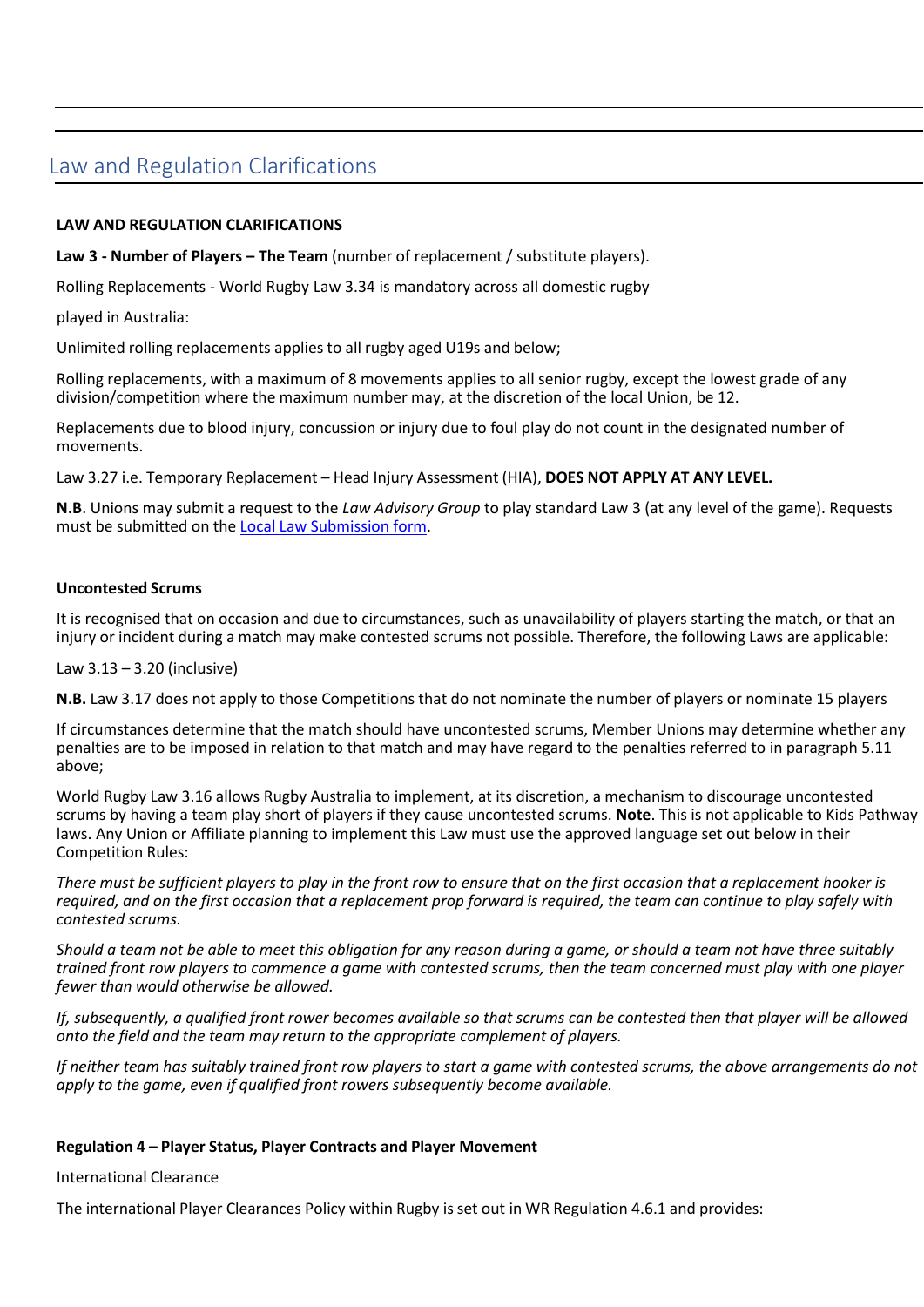A Player leaving their current Union to play in another Union shall not be registered or eligible to participate in competitions organised, recognised or sanctioned by that new Union until they have an endorsed International Clearance.

Therefore, Players wishing to play within another International Union are required to complete the Rugby Australia International Clearance Form.

For or Incoming International Clearances (i.e. Players arriving in Australia), please contact the Union you are currently registered with to understand their International Clearance process and obtain, complete and return their current application form.

#### Domestic Clearance

This relates to Club to club player movements for currently registered players. It is a requirement for a currently registered Player registering in the same season to another club for the same or different registration type. Restricted at XVs, 10s, 7s and Veterans registration types in competition rugby only. The player cannot register unless clearance approval is granted by their 'from' Club and Association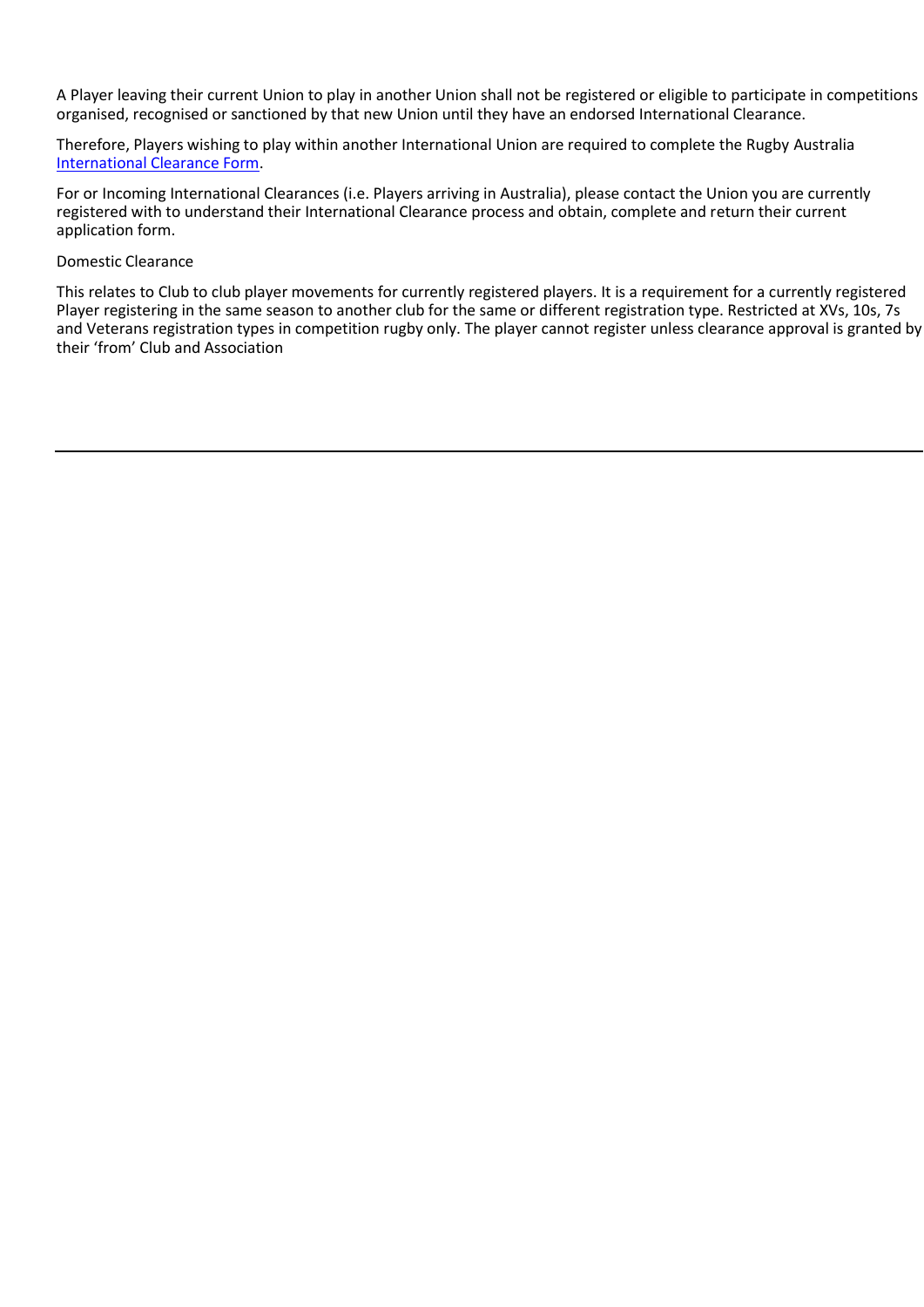# **Specific Requirements – Downs Rugby**

# **1. Specific Union Requirements**

## **1.1 ACCREDITATION**

(i) It is a mandatory requirement of Downs Rugby that prior to commencement of Round One of the Downs Rugby Senior Competition that ALL Club Officials/Executive Committee, team coaches, managers must be Smart Rugby Accredited.

**PENALTY – Warning (7 Days Prior to Competition Commencement), Loss of competition points/monetary fine at the determination of the Senior Management Committees.**

- (ii) Downs Rugby encourages all Club Officials and any person who has an active participation in the management of a Club or Match Day to be Smart Rugby accredited.
- (iii) It is a mandatory requirement of Downs Rugby that ALL Clubs have an accredited Ground Marshall and available for ALL Competition Matches.
- (iv) Downs Rugby encourages all Senior Registered Players to be Smart Rugby accredited.
- (v) It is a mandatory requirement of Downs Rugby that ALL Clubs have a Smart Rugby accredited *Sideline Official* allocated to each home and away match.

**PENALTY – Warning (7 Days Prior to Competition Commencement), Loss of competition points/monetary fine at the determination of the Senior Management Committees.**

## **1.2 TEAM NOMINATIONS**

- (i) Team Nominations must listthe name ofthe team and all information requested by the Competition Manager for the purpose of placing the team in the most appropriate competition/division.
- (ii) Team Nominations must list contact information for the coach and manager nominated for that team so that their mandatory *Smart Rugby compliance* may be assessed; and provide all otherinformation requested by the Competition Manager.
- (iii) Team Nominations must be accompanied by any team nomination fee/club affiliation fee fixed by the Association. **Note.** This process may be changed by mutual agreement between the Competition manager and clubs.
- (iv) A team will be considered accepted on approval of its nomination by Downs Rugby and the Senior Management Committee.

## **1.3 REGISTRATION OF PLAYERS and OFFICIALS**

## **NOTE: Refer to the following:**

- 1. Laws and Regulations of The Game
- 2. Rugby Australia Policies, and
- 3. Queensland Rugby Union Policies
	- (i) Any player is entitled to play for the Club of their choice.
	- (ii) No person shall be eligible to play with a Downs Rugby Limited club in the actual year of the competition unless that player has satisfied all the Rugby Australia requirements for registration and is registered by the club, via Rugby Xplorer. Players under the age of eighteen must follow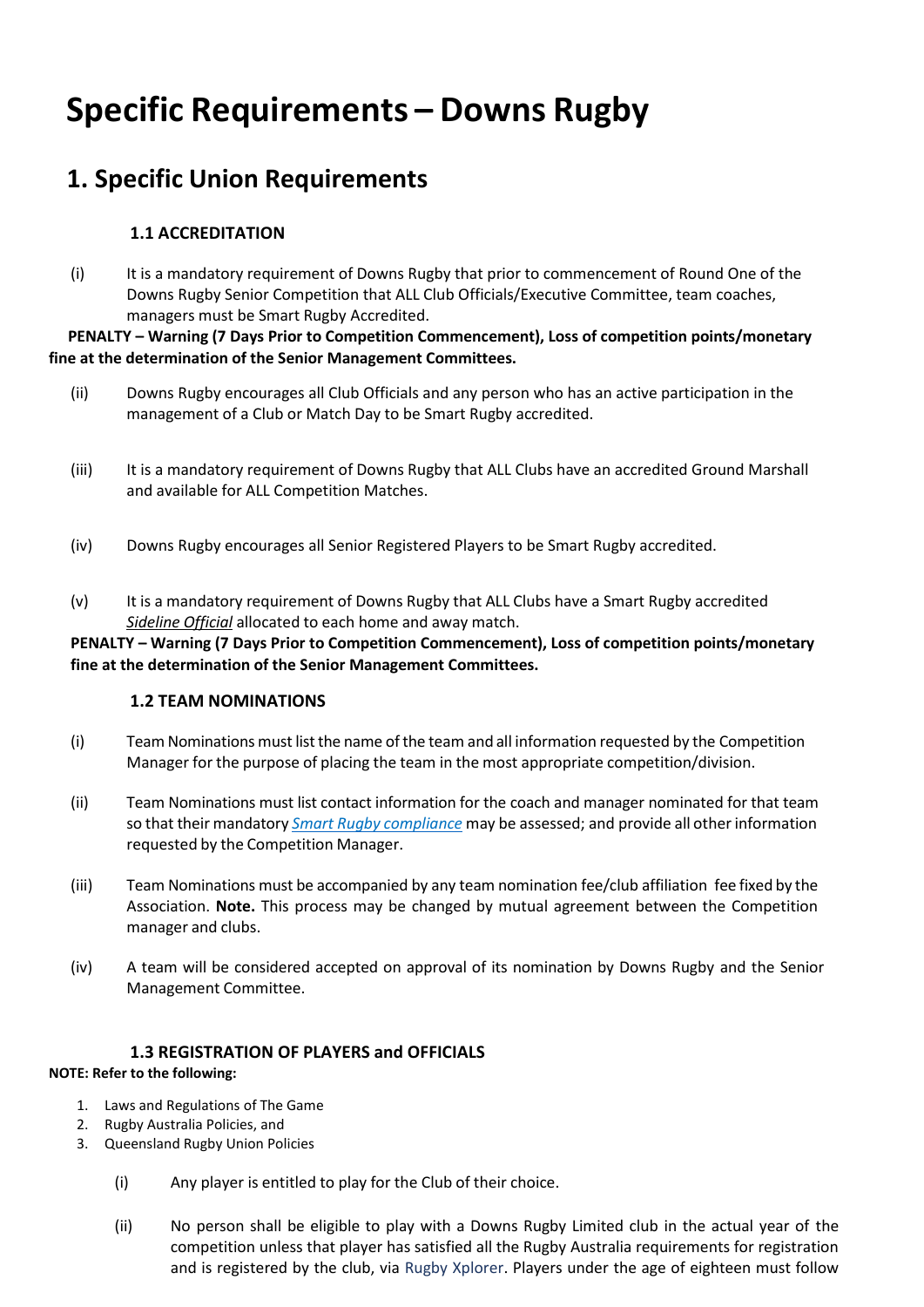the procedures of RA's Senior Rugby Dispensation Policy. Each registration is to be retained by the club and should be available for sighting by Downs Rugby Limited as required.

(iii) Senior players (Men's or Women's 7s) must be at least 18 years of age to be eligible to play in any open age competition.

(a) Senior Rugby Dispensation please refer to: Player Dispensation | Rugby Australia

**Note.** Clubs must prove to their satisfaction the eligibility of players to participate. **PENALTY –** Club and/or Player: Monetary Fine \$500. Team loss of Competition Points and Player Suspended.

- (iv) A player, officially registered with a club may only change clubs across competitions in Queensland or within a competition via Rugby Xplorer. Applications for permission to change clubs must be submitted via Rugby Xplorer. Such players shall not play with the club to which they wish to transfer until the Rugby Xplorer process is finalised through a Registration Clearance. This condition also covers the situation where a player registered with a Junior Club seeks to register with a different Senior Club. In ALL cases Downs Rugby must be notified by the players New Club. **PENALTY –** Club and/or Player Sanctioned \$500. Team loss of Competition Points and Player Suspended.
- (v) Should a registered player be released by their club to play for another club to allow a match to be played in the event the opposition team is short of players, this must also be recorded and registered through Rugby Xplorer. Games played for the opposition DO count towards a player's eligibility to play in finals.

## **1.4 COMPETITION and GRADES**

| <b>CLUB</b>       | <b>A</b> Grade | <b>B</b> Grade | <b>C</b> Grade | Women's      |
|-------------------|----------------|----------------|----------------|--------------|
| Roma              | ν              |                | v              | $Y \times 2$ |
| St George         |                | ٧              |                | v            |
| Condamine         | ν              | $\checkmark$   |                | $\mathbf v$  |
| Warwick           |                | Υ              |                |              |
| Chinchilla        |                |                | $\checkmark$   |              |
| Rangers           | $\checkmark$   | $\vee$         | $\checkmark$   | $\checkmark$ |
| <b>USQ</b>        | ν              | v              |                |              |
| <b>City Bears</b> | $\checkmark$   | $\checkmark$   | $\checkmark$   | $\mathbf v$  |
| Goondiwindi       | $\checkmark$   | $\mathsf{v}$   | $\checkmark$   | v            |
| Dalby             | v              | v              | $\checkmark$   | v            |
| Gatton            | $\checkmark$   |                | $\checkmark$   | $\checkmark$ |
| South Burnett     |                |                | $\checkmark$   |              |
|                   | 8              | 8              | 8              | 10           |

(i) Participating Clubs in the Downs Rugby Senior Competition in 2022 include: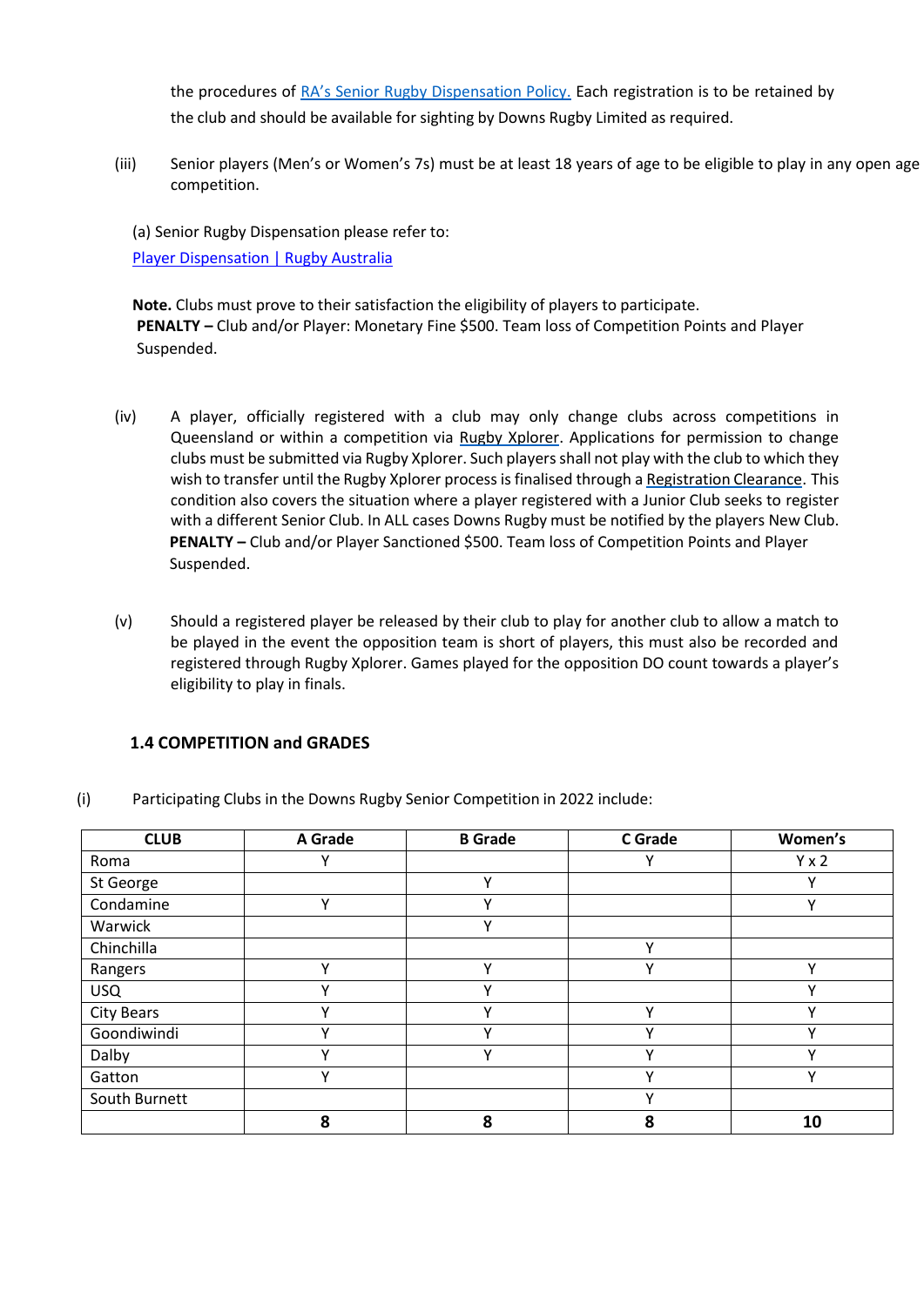## **1.5 COMPETITION DRAW**

(i) The competition will be conducted in accordance with a schedule of matches drawn up by the Senior Sub Committee and endorsed by Downs Rugby prior to the start of the playing season and varied as necessary from time to time.

## **1.6 COMPETITION POINTS and LADDER**

## **1.6.1 Competition points – Senior Men's (A, B and C Grade)**

| Points for WIN                               | Four $(4)$ |
|----------------------------------------------|------------|
| Points for DRAW                              | Two $(2)$  |
| Score 3 or more tries than opponent in a win | One $(1)$  |
| Loss by seven (7) points or less             | One $(1)$  |
| Points for BYE                               | Zero $(0)$ |
|                                              |            |

## **1.6.2 Competition Points – Senior Women's 7**

| Points for WIN                               | Four $(4)$ |
|----------------------------------------------|------------|
| Points for DRAW                              | Two $(2)$  |
| Score 3 or more tries than opponent in a win | Zero $(0)$ |
| Loss by seven (7) points or less             | One $(1)$  |
| Points for BYE                               | Zero (0)   |
|                                              |            |

## **1.6.3 Determination of Competition Ladder**

- (i) In the event of two (2) or more teams being equal on competition points at the end of the competition rounds the higher placed team will be determined by:
	- (a) Highest number of WINS across all competition rounds, or if equal
	- (b) Best For and Against points for the competition rounds

## **1.7 CLUB CHAMPIONSHIP**

The Club Championship will be awarded each year to the club gaining most points on the aggregate of all their teams based upon results at the end of the competition rounds as follows:

| Grade          | <b>Competition Points</b> |
|----------------|---------------------------|
| A Grade        | Three $(3)$               |
| <b>B</b> Grade | Two $(2)$                 |
| C Grade        | One $(1)$                 |
| Women's        | One and Quarter (1.25)    |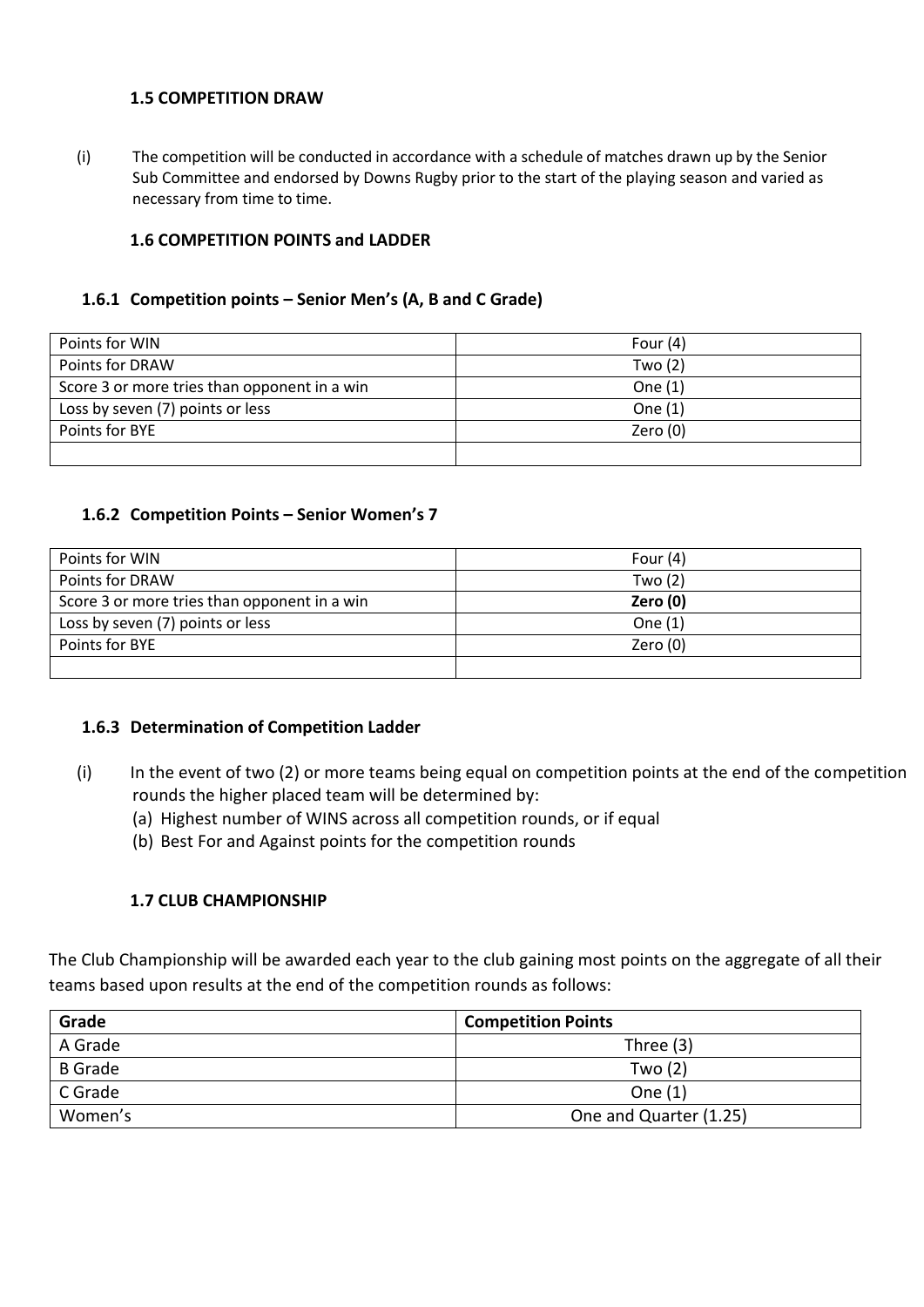## **1.8 PLAYER TEMPORARY SUSPENSION (Yellow Card) – MANAGEMENT**

- (i) Sideline Officials must record all Yellow Card actions within the prescribed Match Day management system and have signed off by the Match Official. Failure to do so could leave the player and the club liable to suspension and/or penalty by the Senior Management Committee.
- (ii) Should a player incur three (3) temporary suspensions in one (1) season (including semi -finals and finals), they will automatically be suspended from playing in the next round of scheduled fixture matches/finals match. Following this suspension, the matter is deemed to have been heard and the players' temporary suspensions count shall revert to nil. Temporary suspensions do not transfer to the next season.
- (iii) Clubs will be notified through Downs Rugby once a player receives two (2) temporary suspensions.
- (iv) Clubs will be notified through Downs Rugby once a player receives three (3) temporary suspensions together with the resultant suspension.

## **1.9 PLAYER ORDERED OFF (Red Card) – MANAGEMENT**

## **1.9.1 – Responsibilities of Player, Club, Sideline Officials, Match Officials, Competition Manager and Judicial Committee**

- (v) Sideline Officials must record all Red Card actions within the prescribed Match Day management system and have signed off by the Match Official. Failure to do so could leave the player and the club liable to suspension and/or penalty by the Senior Management Committee.
- (i) MatchOfficialsmust**,** by 12:00 PM on the first business day following the day ofthematch, report in writing to the Competition Manager on the approved form (Appendix A), any player or players ordered off the field of play for any reason.
- (ii) The Players registered club is to be advised by the Competition Manager of any send-off and is to be provided with a copy of the Match Official's Report by 5.00 PM on the first business day following the day of the match.
- *(iii)* Any player ordered off the field will be suspended from playing until their case has been decided by the *Judicial Committee.*
- (iv) The Judicial Committee will meet as directed by the Competition Manager or when the Judicial Committee deems necessary throughout the season. Any player ordered off the field will attend the next meeting of the Judicial Committee, either in-person or via ZOOM. The Competition Manager must confirm with the Player and the Registered Club on the first business day following the match in which they were ordered off, the time and place of the hearing. The Judicial Committee will generally meet at 6.00 PM on the Wednesday following the match. [https://ww](http://www.downsrugby.com.au/judicial-committee/)w.do[wnsrugby.com.au/judicial-committee/](http://www.downsrugby.com.au/judicial-committee/)
- (v) Should a player be unable to attend a regular meeting of the Judicial Committee, they may give written (signed) permission to be represented by an official of their club.
- (vi) In the event of the Match Officials Report not being before the Judicial Committee when a player appears before that committee, the player will be permitted to play without suspension. Consequently, the Competition Manager will summon the player to appear before the next meeting of the Judicial Committee.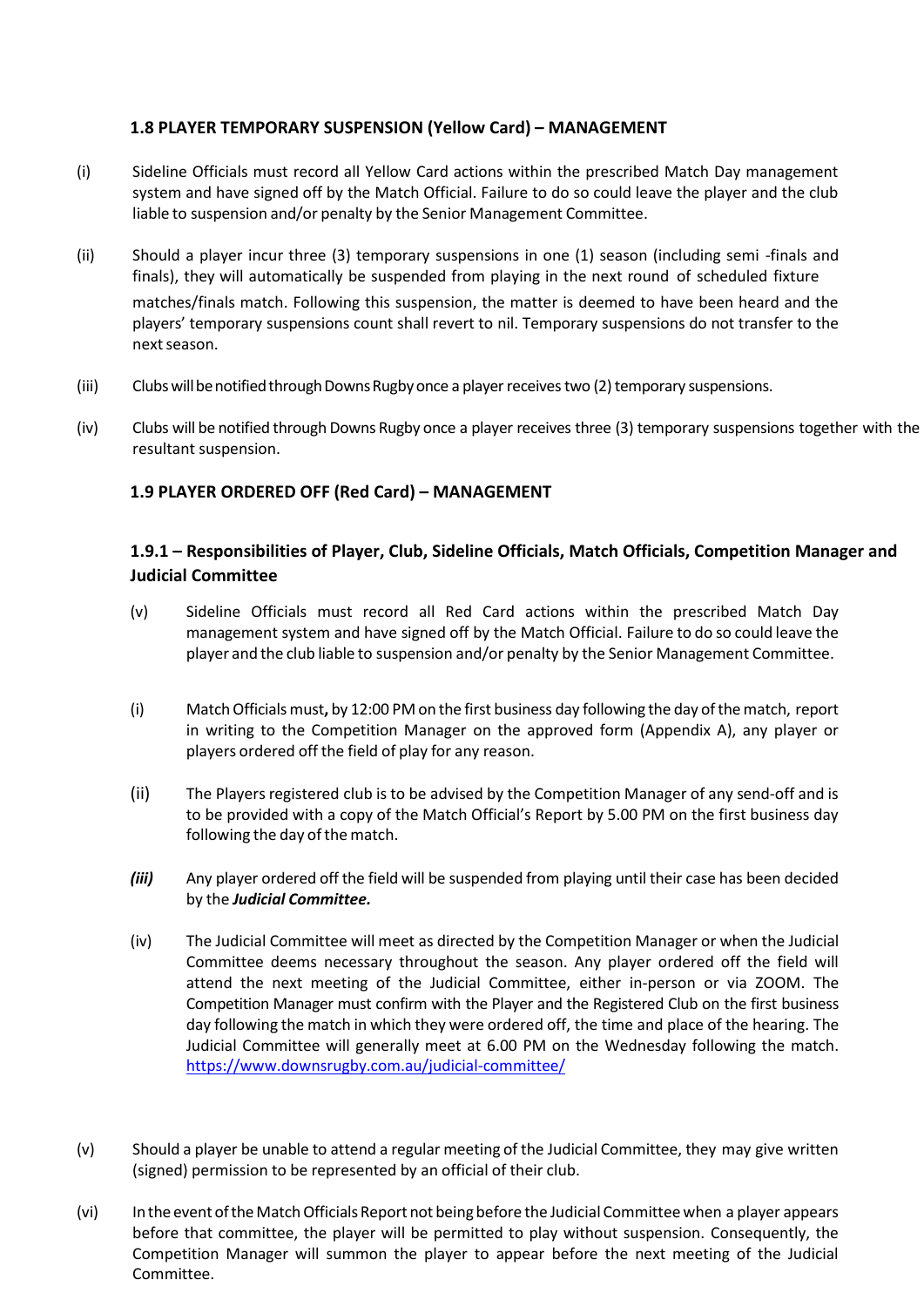(vii) There is a *Right of Appeal* against decisions of the Judicial Committee to the QRU Judicial Appeals Committee. Appeals must be lodged in writing to the Competition Manager before 4:00 PM on the second business day after the determination being appealed against has been made and delivered.

## **2. Blue Card Management**

**https://australia.rugby/about/codes-and-policies/safety-and-welfare/concussion-management**

\*\*\*please have multiple copies of these forms for all medical officers:

- Rugby Australia Head Injury Fact Sheet
- Rugby Australia Referral & Return Form
- **2.1** Referees shows player a Blue Card
- **2.2** Team Manager, Coach or Officials table records Blue Card on match sheet (or in mobile Rugby Match Day App)
- **2.3** Team Manager or Coach fills our Referral + Return Sheet and hands to player with Head injury Fact Sheet after the game
- **2.4** Player visit medical doctor ASAP (within 72 Hours)
- **2.5** Player observes mandatory rest period ' MRP' (player under the age of 19; MRP is 19 days and for player 19 years or over the MRP is 12 days)
- **2.6** Player follows Graduated Return To Play protocol

## **2.6.1 – Sanctions (Suspension) – Foul Play**

Sanctions are applied under the World Rugby Regulation 17 – Discipline Foul Play and include:

- (i) Must be applied universally such that the player may not play the Game (or any form thereof) anywhere during the period of suspension.
- (ii) Must not allow players to avoid the full consequences of their actions by, for example, playing in matches prior to the commencement of their suspension, or playing in matches during a break in the suspension and/or serving their suspension during a period of inconsequential pre-season and/or so-called friendly matches
- (iii) Must apply and be served when the player is scheduled to play.
- (iv) Must be imposed until a stated date which should be fixed after taking into consideration all playing consequences of such suspension including the application of all relevant Regulation 17 applications
- (v) Shall be effective immediately.

## **3. POSTPONED and ABANDONED MATCHES**

- (i) In the event that the venue of a match or matches is unavailable for any reason, it will be the responsibility ofthe 'home' club to advise the Competition Manager by *no later than noon on the day prior to the match*.
- (ii) In the event that conditions arise after noon on the day prior to the match, the Competition Manager or a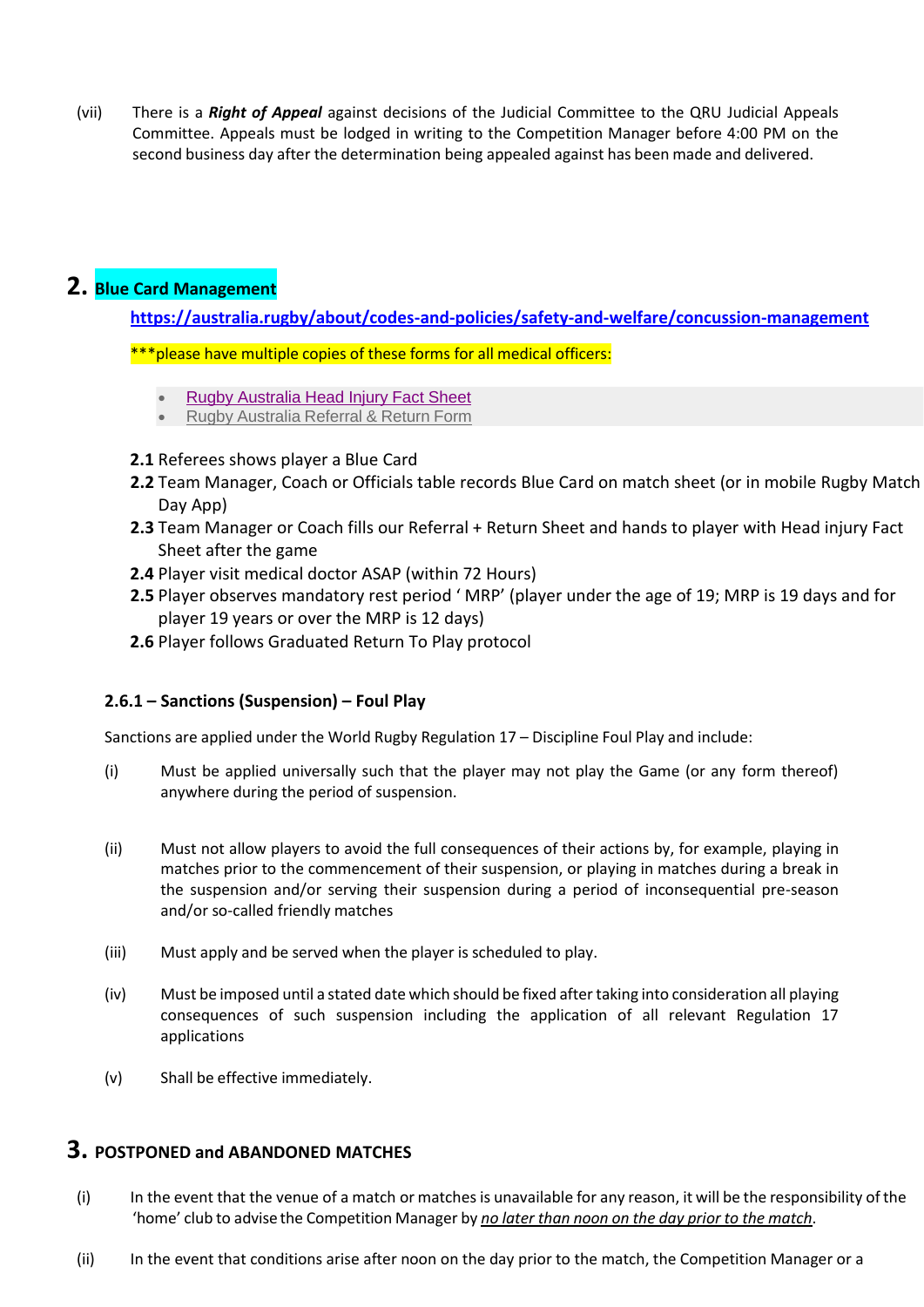representative of the Senior Management Committee must be contacted immediately the ground is considered unplayable or doubtful of being playable.

- (iii) In the event of any ground being deemed unsuitable to play the Competition Manager, after consultation with clubs involved, will direct that:
	- (a) The match or matches be played at a suitable alternative venue (one option being the visiting clubs home ground); or
	- (b) The match or matches be postponed to a date set by the Senior Management Committee in consultation with clubs.
- (iv) In the event of a match being abandoned for any reason beyond the control of match officials, the following procedure will apply:
	- (a) Where a match has been abandoned during the first half the result will be declared as a draw with 2 competition points awarded to each team and no points for or against will be awarded.
	- (b) Where a match has been abandoned either at half time or at any time during the second half, the score at that time will be the result and points will be recorded for and against.
	- (c) In the event of a match being unable to begin due to reasons beyond any person's control, for example environmental; both clubswill be required to reschedule. If rescheduling is not possible, then the Senior Management Committee will determine what competition points will be awarded forthat match and to whom and what other action, if any, may be taken.
	- (d) In the event of a match having to be abandoned for any reason involving unacceptable behaviour on the part of players or any other persons, or any other similar reason, the Downs Rugby Judiciary / Code of Conduct Committee will determine what competition points will be awarded for the match and to whom and what other action, if any, may be taken.

**Note.** Such action should neither prejudice nor replace club or judicial action that may be required.

## **4. FORFEITS**

- (i) Each match forfeited by a club will be regarded as having been won by the opposing club on the day on which the match, but for such forfeit, would have been played. The opposing team will be awarded Four (4) competition points plus One (1) Bonus Point ('Three tries clear of the opposition') forthat forfeited game. Their points "for" will be increased by twenty (21) points. No Bonus Point is accrued for Senior Women's 7s per Section 1.6.2.
- (ii) In the case of a club withdrawing a team(s) fromthe competition,match points('for and against') in all matches of such team(s) shall not be counted and competition points shall be cancelled.
- (iii) *B Grade Forfeit Rule* All B Grade sides that forfeit will be deducted 2 competition points (-2 points forthe round) alongwith the AGrade side being deducted 2 competition points(-2 points off forthat round). A forfeit in any grade will automatically cause the club to forfeit any matches of lower grades on that match day.
- (iv) Any club intending to forfeit must notify the Competition Manager no laterthan 7:00 PM on the Thursday prior to the programmed match.

## **PENALTY – If a match is forfeited the forfeiting team/club will be penalised by way of:**

- **(a)** Senior Men's \$500.00 per game; and
- **(b)** Women's \$150.00 for the day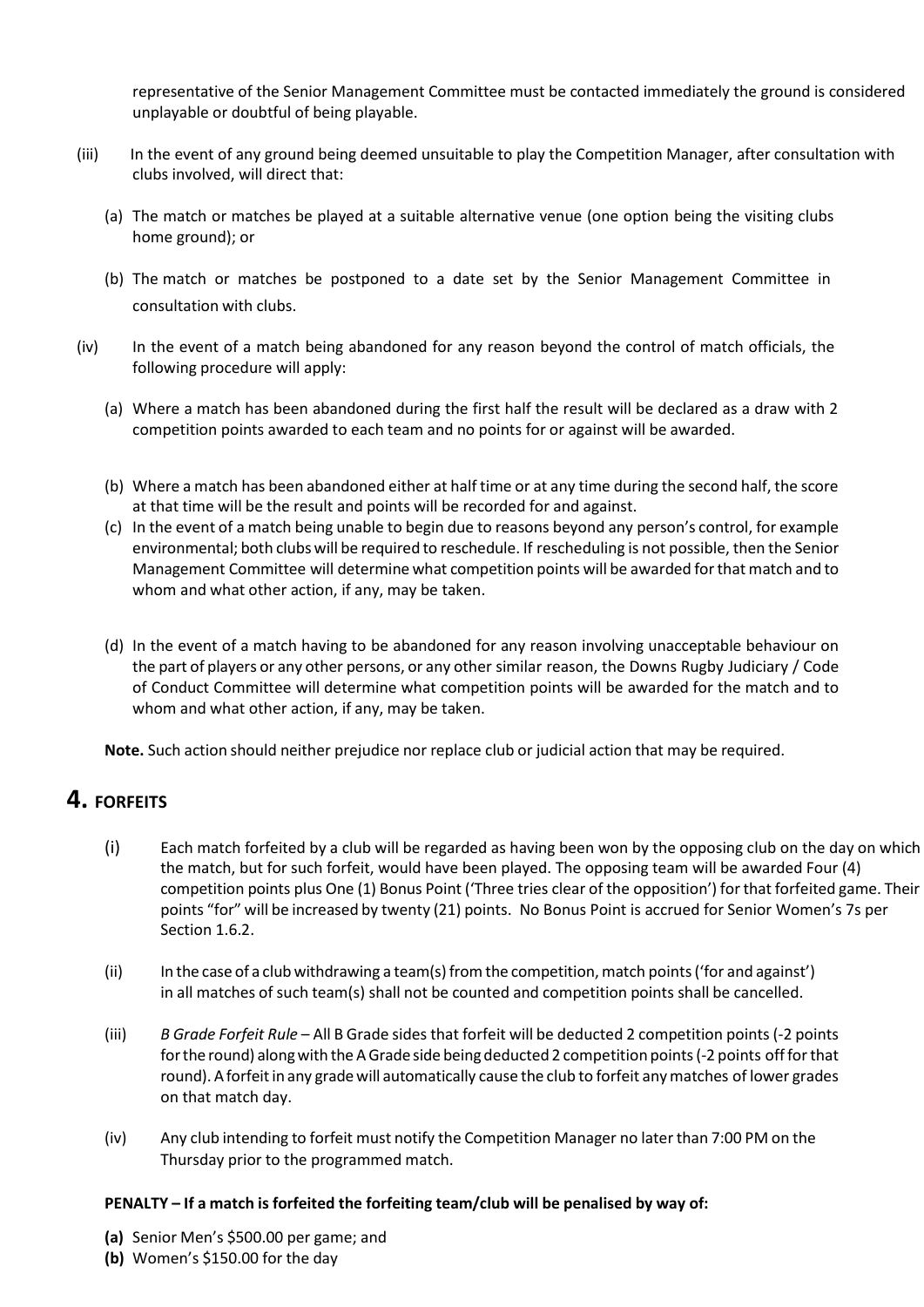payable to the other club via Downs Rugby.

Payment of match fine must be paid within seven (7) days of the forfeited match. Failure to do so will result in loss of competition points for ALL grades of that club.

- (v) If an individual team forfeits two (2) matches in any one season the forfeiting team will be suspended for the remainder of the competition. All matches involving that team prior to suspension and to the end of thecompetition rounds will result in:
	- (a) All Club Championship points accrued will be cancelled
	- (b) The opposing teams will be awarded Four (4) competition points plus One (1) bonus point. Points for and against will be twenty-one (21) points.

## **5. DURATION AND TIMING OF MATCHES**

- (i) All matches are to be played in accordance with the Laws of the Game, specifically Law 5 and the appropriate Variations.
- (ii) For competition rounds the kick-off times and duration of matches are as follows:

| Grade          | Kick-off Time      | <b>Match Time</b>    | <b>Half-time Break</b> | <b>Injury Time</b> |
|----------------|--------------------|----------------------|------------------------|--------------------|
| A Grade        | 3.00 <sub>pm</sub> | 2 x 40 minute halves | 10minutes              | YES                |
| <b>B</b> Grade | 1.30 <sub>pm</sub> | 2 x 35 minute halves | 10 minutes             | NO.                |
| C Grade        | 12.15pm            | 2 x 30 minute halves | <b>5minutes</b>        | NΟ                 |
| Women's 7s     |                    | 2 x 7 minute halves  | 2minutes               | NΟ                 |

- (iii) Time lost in commencing a game for whatever reason may be taken off that match so that the following matches may commence at the scheduled time.
- (iv) Any team not prepared to commence a match five (5) minutes after the designated kick-off time shall forfeit the match, as determined by the Match Official. Forfeit rules as per clause 1.11 will apply.
- (v) Opposing Clubs, by agreement between them, may change the order of games. The home club must notify the Match Officials and Competition Manager by no later than 7.00pm Thursday prior to the match. Player participation is determined by the following rule:
	- (a) ANY PLAYER who has started a higher grade may not start or bench for a lower grade on that day.

## **6. NUMBER OF PLAYERS**

- (i) All matches are to be played in accordance with the Laws of the Game, specifically Law 3 and the appropriate Variations.
- (ii) Senior Men's A-B-C competition games must kick-off with equal numbers of 12 or more players determined by the club with the fewer numbers available at kick-off. The club with the fewer numbers must field all its available players at kick-off. If more players arrive after kick- off, then both teams must add players to the field subject to always maintaining equal numbers, except during suspension or send offs, to a maximum up to 15 players per team.
- (iii) Senior Women's 7s competition games must kick-off with equal numbers of 5 or more players determined by the club with the fewer numbers available at kick-off. The club with the fewer numbers must field all its available players at kick-off. If more players arrive after kick- off, then both teams must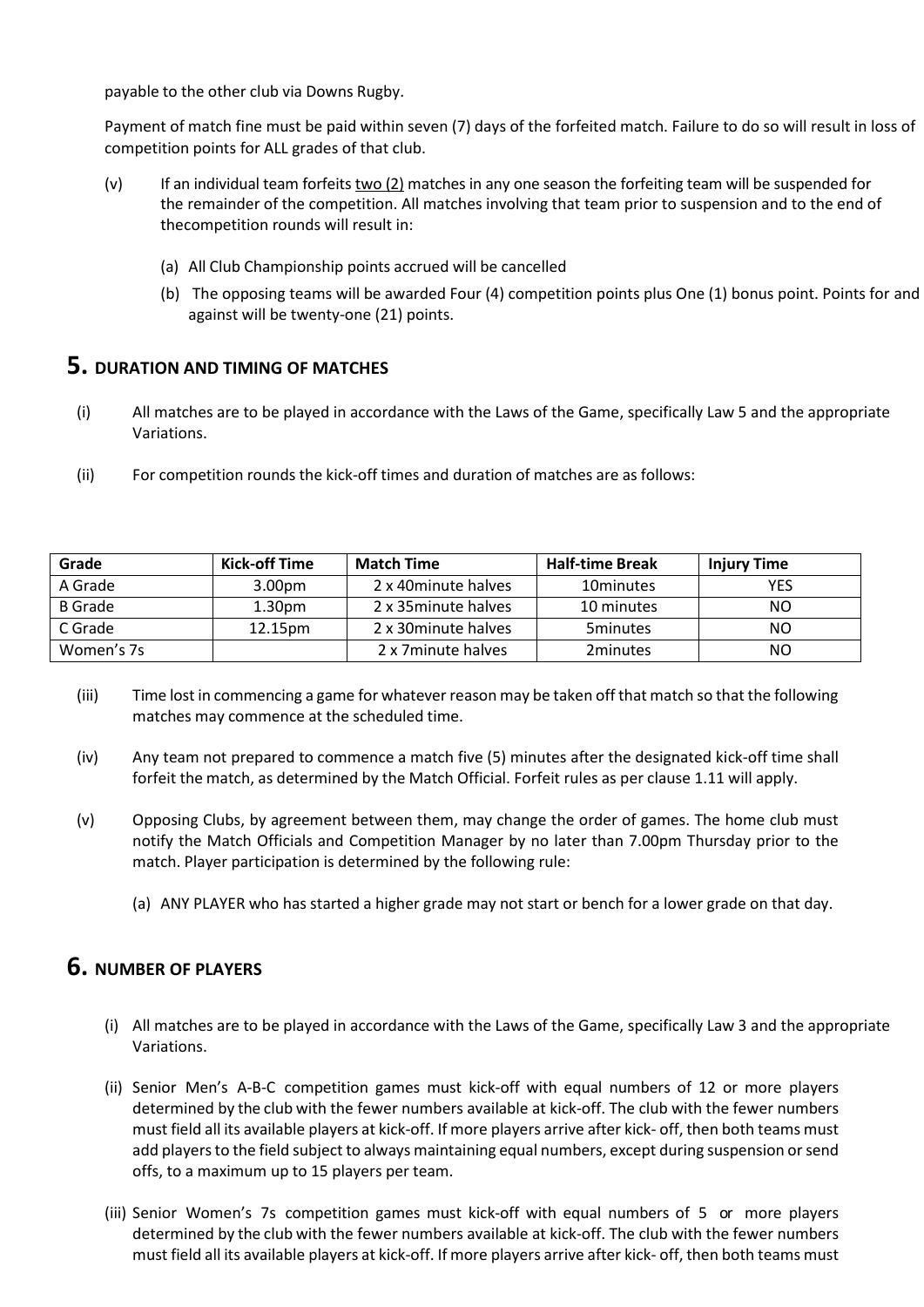add players to the field subject to always maintaining equal numbers, except during suspension or send offs, to a maximum up to 7 players per team.

- (iv) If a club is able to field 12 players at kick-off then the game shall proceed with 12 players on both sides (5 forwards and 7 backs) and the game will be for competition points.
- (v) At no point in the above case shall the game be played with uneven numbers.
- (vi) If a team haslessthan 12 players at kick-off then it will constitute a forfeit. The game may still be played with borrowed players, but the Forfeit rules as per clause 1.11 will apply.
- (vii) Should players leave the field during a competition game due to injury and be unable to be replaced due to lack of reserves within the Laws of the Game, the other team must remove player/s so that the player numbers are always equal.
- (viii) If, after a competition game commences, the number of players drops below 12, then the following outcomes will apply:
	- (a) If a player is sent off for a red card offence, then the team in question will forfeit the game and Forfeit rules as per clause 1.11 will apply.
	- (b) If a player is sent off for a yellow card offence, then the game will still proceed as a competition game. The non-offending team WILL NOT be required to match numbers below 12. This situation will continue if a second player is given a yellow card.
	- (c) If more than two players are given yellow cards, then the team in question will forfeit the game and Forfeit rules as per clause 1.11 will apply.
	- (d) If players are injured (within the Laws of the Game) and cannot be replaced, the game will continue but player numbers will always be equal.
- (ix) The player numbers and rules around replacement players, on a rolling substitution basis, duringa match are described as:

| Grade     | <b>Nominated Players</b> | <b>Substitutions Allowed</b>                              |
|-----------|--------------------------|-----------------------------------------------------------|
| A grade   | 23                       | 8                                                         |
| B grade   | 23                       |                                                           |
| C grade   | 23                       | 12                                                        |
| Women's 7 | 12                       | Regular Season: Unlimited<br><b>Rolling Substitutions</b> |
|           |                          | <b>Finals Series: 5</b>                                   |

(x) Any team can have an infinitum number of players on a bench however a maximum of 23 for men's and 12 for women's can be recorded as participants for a single match. Only players who take the field are recorded as having played a match.

## **2022 Women's 7s**

- **6.1** Each Club's Team List(s) for each and every carnival match are to be entered on Rugby Xplorer Match Day app by no later than 2pm the preceding Friday, ahead of the Saturday fixtures. Please contact the Competition Manager on mobile 0431 134 236 for any assistance.
- **6.2** Emilee Cherry Cup, Women's 7s 2022 Regular Season only: Clubs may interchange players to another Club at a maximum of three (3) players per match to a maximum squad complement of nine (9) players in this circumstance, and this must be recorded on a physical team sheet, clearly indicating which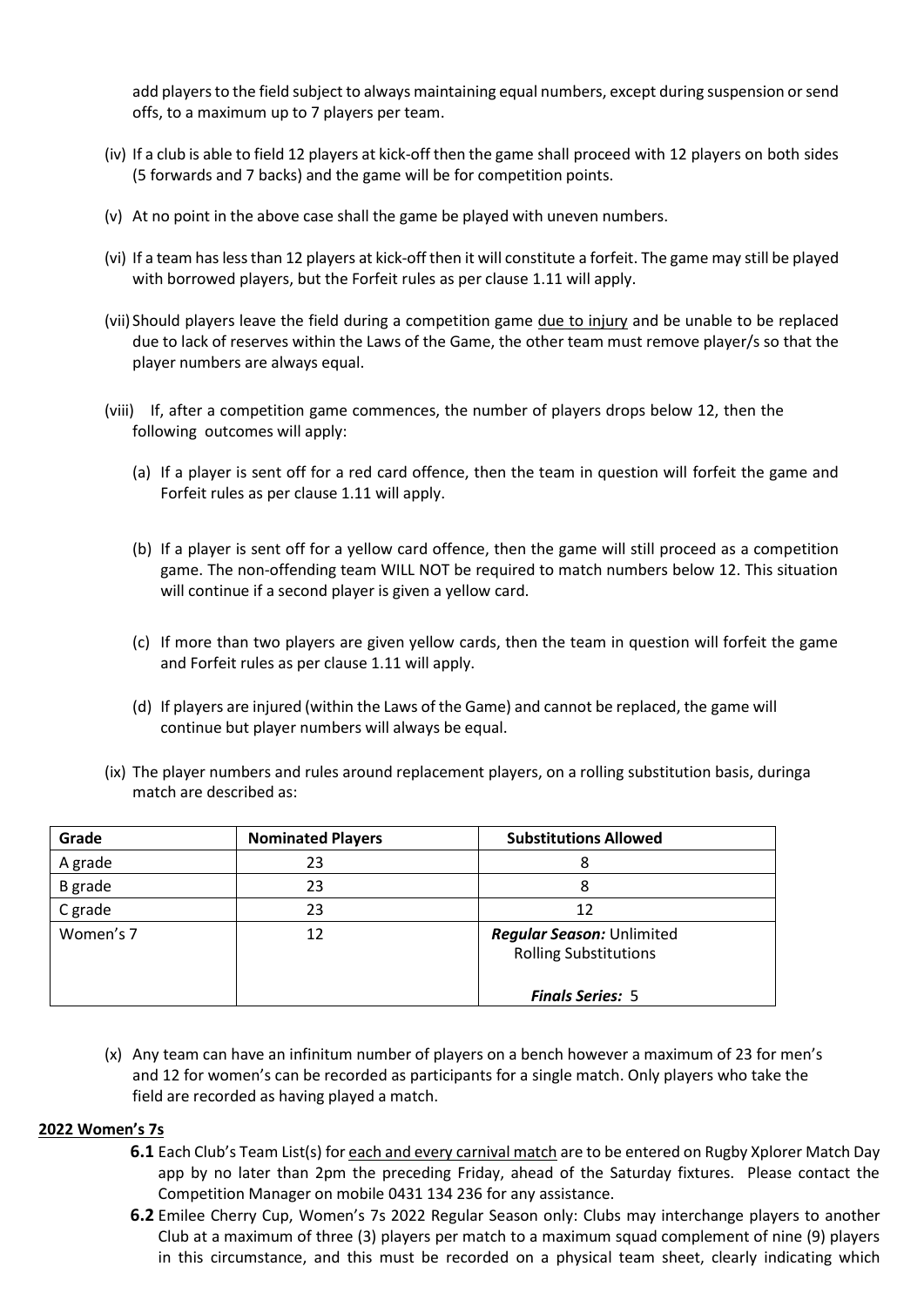registered players participated from another Club for that match and provided immediately to the Competition Manager.

- (a) Each Team must have a minimum of five (5) 2022 players per match from the Squad List provided (refer Section 6.1). Less than 5 players from the Squad List Provided constitutes a Forfeit, further to Section 4, Page 25.
- (b) The minimum five (5) players from the originating Club Team List (entered on Rugby Xplorer) must remain on the field for the duration of the match, this only changes due to injury, temporary suspension or send off.
- **6.3** Players must be 2022 Registered to their Downs Rugby Senior Club either Season or Weekly on Rugby Xplorer. Training Only Participant does not constitute registration for a competition match.
- **6.4** Interchanged Club player(s) during matches in the regular season only will accrue towards Finals Player Eligibility calculations (manually). Refer Finals Eligibility Section 10.

# **Scrums: Contested/Uncontested**

- (this obligation) At the beginning of a match, a team must have (5) suitably trained players to play inthe front row to ensure that on the first occasion that a replacement hooker is required, and on the first occasion that a replacement prop forward is required, the team can continue to play safely withcontested scrums. A suitably trained player is a player who is suitably trained, skilled and endorsed by their Club.
	- o Should a team not be able to meet (this obligation) for any reason, then the team concerned must play with one player fewer than would otherwise be allowed.
	- $\circ$  If both teams have only (3) or (4) suitably trained players, the match will begin with a full complement of players as would otherwise be allowed, and the scrums will be contesteduntil there is an insufficient number (2) of suitably trained players on the field for either team.
		- At all times during the match (when available), a suitably trained player must onlybe replaced by a suitably trained player to ensure contested scrums can continue throughout the match.
	- o During a match that started with contested scrums, should a team not be able to contest scrums because of injury and subsequent replacement of suitably trained players with untrained players, then the team concernedmay continue to play with a full complement of players as would otherwise be allowed.
		- **•** The referee is solely responsible for deciding whether a suitably trained player has been replaced due to injury.
	- o During a match that started with contested scrums, should a team not be able to contest scrums for any reason,other than injury and subsequent replacement of suitably trained players with untrained players, then the team concerned must play with one player fewer than would otherwise be allowed. The suitably trained player who cannot continue contesting scrums, must leave the field of play.
	- $\circ$  Only when a team cannot begin a match with (3) suitably trained players, will the match begin with uncontestedscrums. The team concerned must play with one player fewer than would otherwise be allowed. If, after the beginning of the match, a suitably trained player becomes available so that scrums can be contested then that player will be allowed onto the field and the team may return to the appropriate complement of players.
	- $\circ$  If both teams cannot begin a match with (3) suitably trained players, the match will begin with a full complement of players as would otherwise be allowed, and the scrums will be uncontested.
		- If, after the beginning of the match, suitably trained players become available so that scrums can be contested, then those players must take the field. However, neither team may replace untrained players with suitably trained players, unless both teams can contest the scrum.

**Teams that cannot begin a match with (3) suitably trained players, must notify the competition manager; [matthew.hammond@downsrugby.com.au,](mailto:matthew.hammond@downsrugby.com.au,) [admin@downsrugby.com.au](mailto:admin@downsrugby.com.au) and [president@ddrra.com](mailto:president@ddrra.com) prior to 7pm Thursday proceeding the Saturday Senior Fixture.**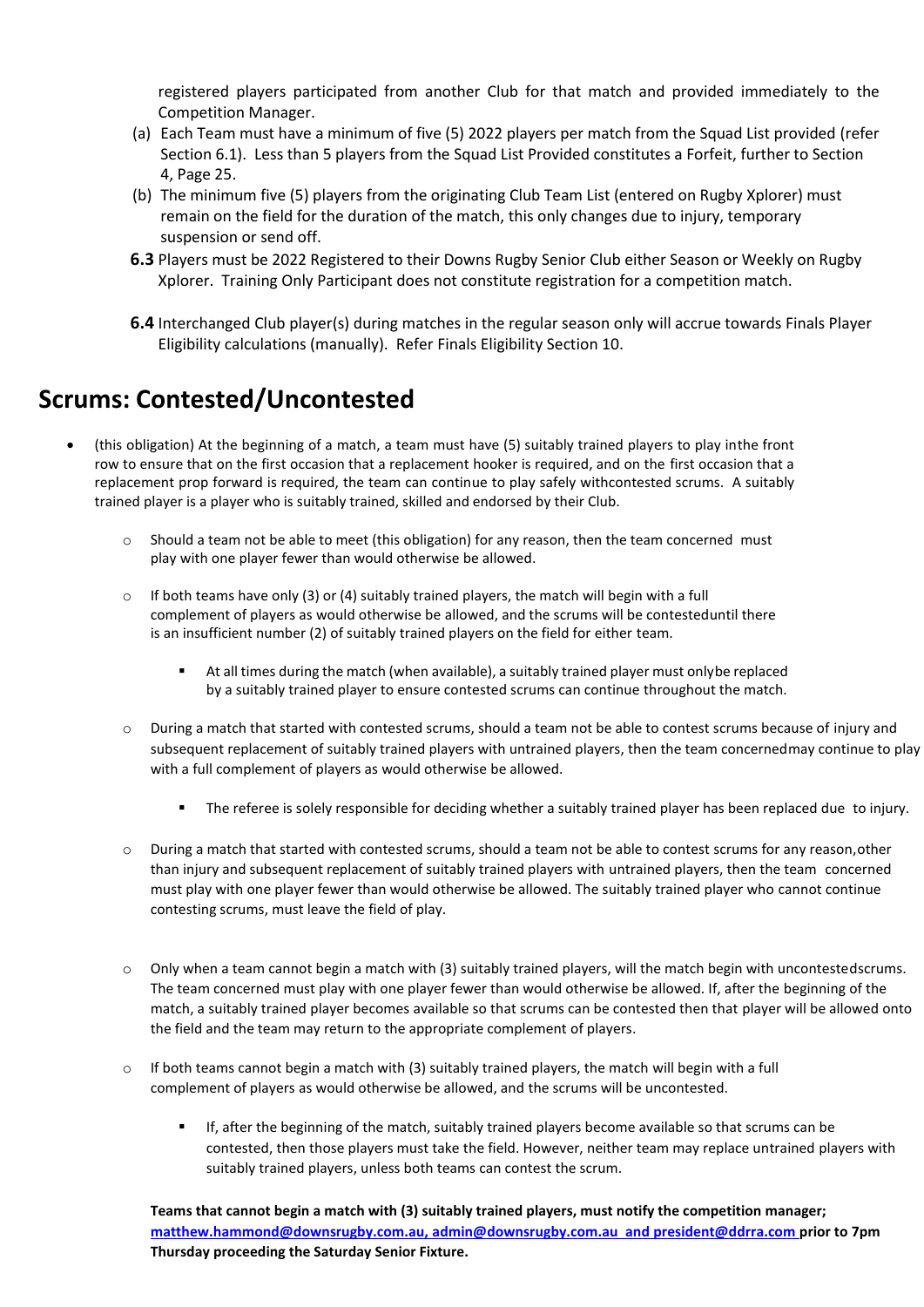#### SUBSTITUTION PROCEDURES

- (i) Each club/team is to provide their own sequentially numbered cards at ALL matches. The cards are to be numbered 1 to 12 to satisfy C grade requirements.
- (ii) The card set is to be easily identified to each club.
- (iii) A player who is to replace an existing player must present to the sideline officials, provide their relevant card and notify the sideline officials of which player number they are replacing.
- (iv) This player then reports to the Assistant Referee ("Touch Judge") and awaits an appropriate time to enter the field.
- (v) The cards are returned to the relevant teams once the match official has reviewed the Match Day app and satisfied the match result.

## **7. TEAM ANNOUNCEMENTS**

(i) All teams are to be uploaded on  $Rugby Xplorer - Match Day App$  by no later than 10.00am on the Friday immediately prior to each game.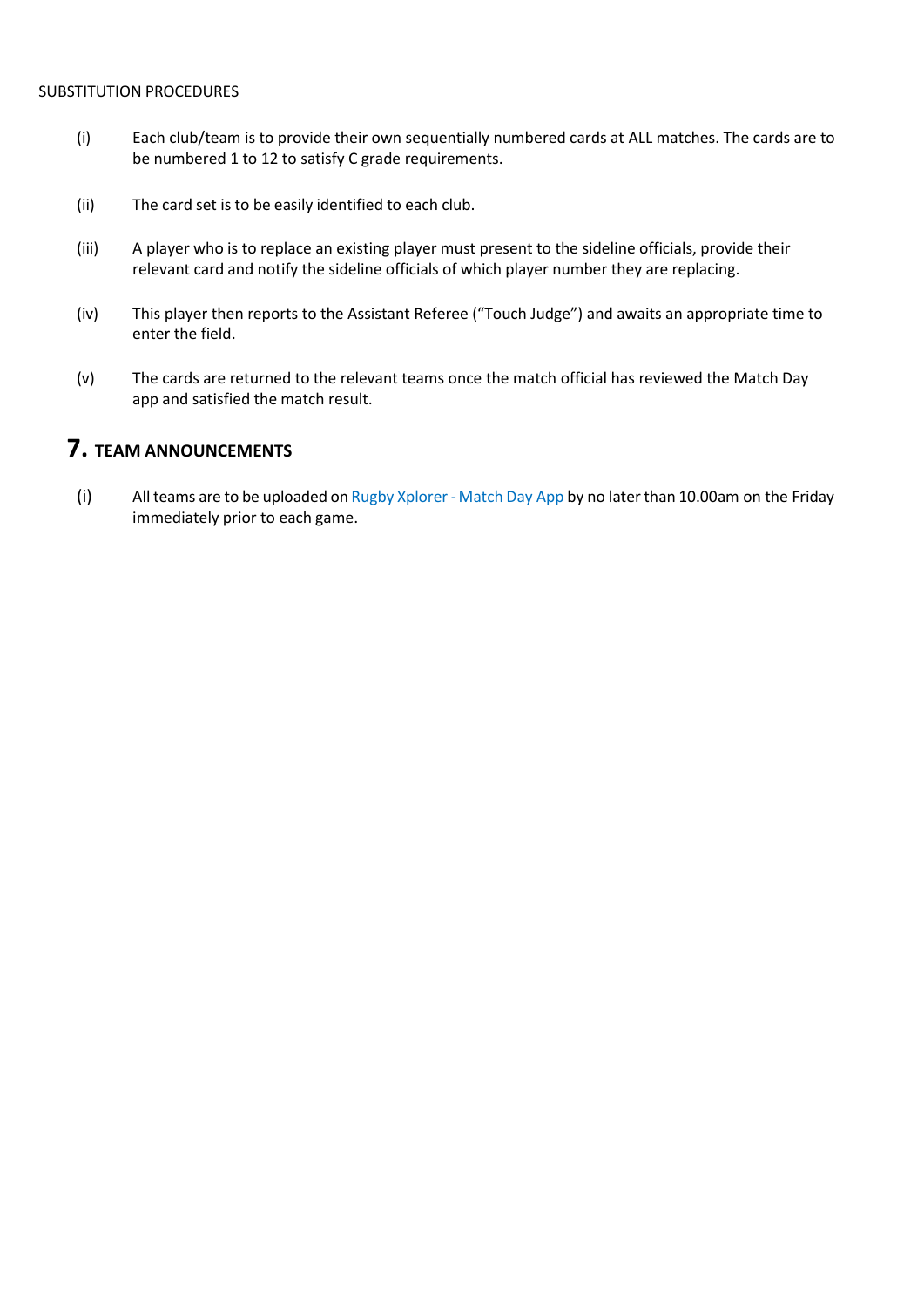## **8. MATCH DAY PROCEDURES**

## **8.1 – Sideline Table and Officials Responsibility**

- (i) It is mandatory for the home team to provide a match day official table, positioned on the sideline in accessible location to match officials, team manager, replacement players.
- (ii) At the match day table both home and away teams must provide one appropriately trained and Smart Rugby accredited sideline official, with that official being responsible for:
	- (a) Ensuring all teams are recorded
	- (b) Confirm with match officials that all pre-game requirements are satisfied
	- (c) Manage replacements/substitutes
	- (d) Manage send-offs and record appropriately
	- (e) Ensure match is finalized in app with match official sign off

## **8.2 – Match Results and Team Sheets**

- (i) It is the responsibility of EACH TEAM prior to commencement of a match to:
	- (a) In C & B grade men's enter respective team sheet data into Rugby Xplorer/Match Day App no later than 1 hour prior to kick-off and advise the opposing team, match official and ground announcer
	- (b) In A grade enter respective team sheet data into Rugby Xplorer/Match Day App no later than 15 minutes prior to kick-off and advise the opposing team, match official and ground announcer
- (ii) It is the responsibility of EACH TEAM during and at the conclusion of the match to:
	- (a) Ensure all players who took the field are listed on the respective Team Sheets and in Rugby Xplorer/Match Day App
	- (b) Ensure that any reserves who did not take to the field are not listed and DELETE any players who did not take to the field.
	- (c) To ensure that each player is suitably qualified to take the field including being registered with their club and comply with any age variations. If sideline match official makes a request for proof of identity the player is obliged to satisfy that request
	- (d) Information to enter into the Rugby Xplorer/Match Day App and team sheets include:
		- 1. All players who took the field
		- 2. Point scorers
		- 3. Tries
		- 4. Conversions
		- 5. Penalties
		- 6. Dropped goals
		- 7. Penalty tries
		- 8. Result of game
		- 9. Players with suspected concussion (Blue Card)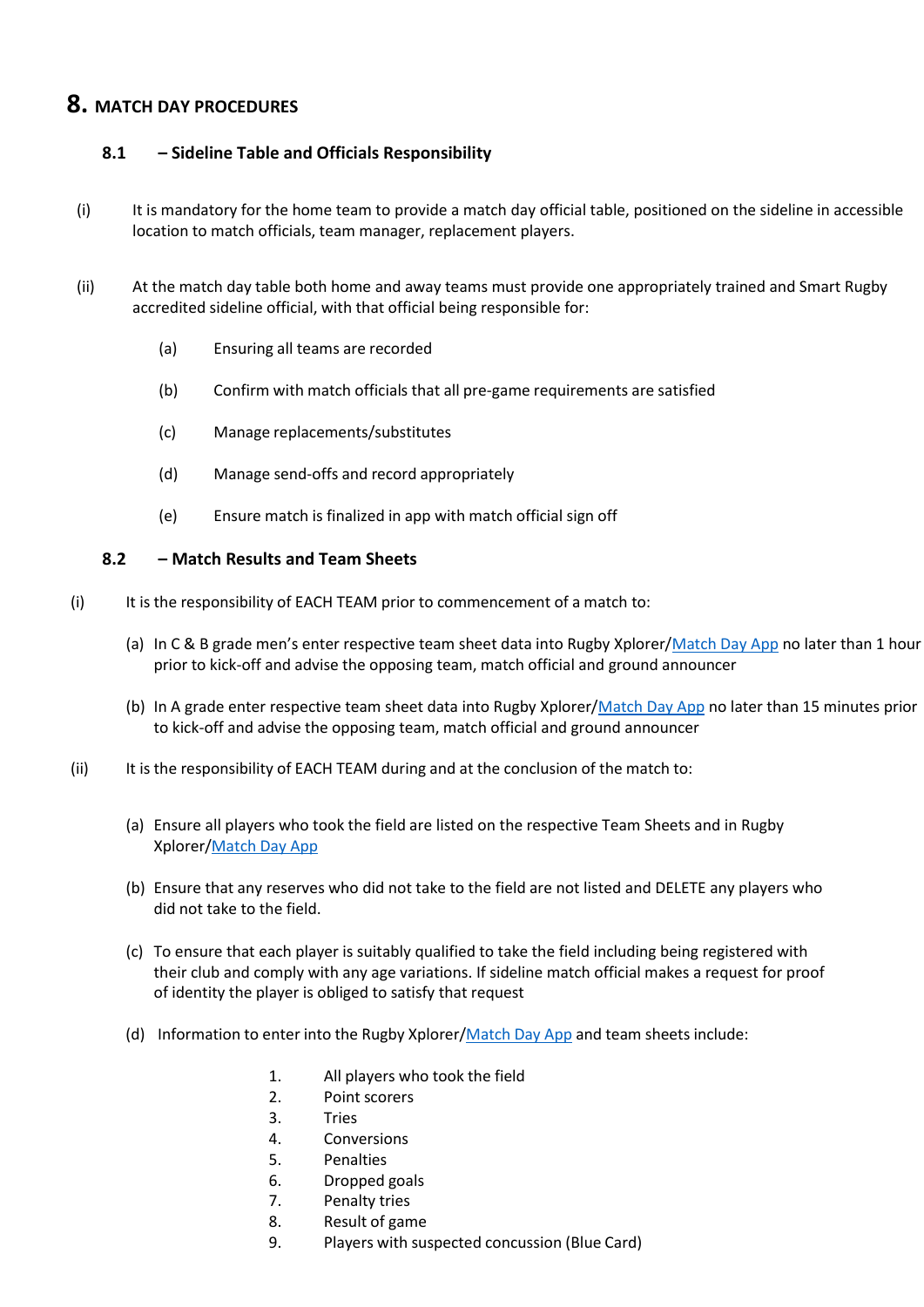- 10. Players temporarily suspended (Yellow Card)
- 11. Players sent from the field (Red Card)
- (e) In a timely manner record live-scores through the Match day app
- (f) Reconcile both Home and Away Match Day apps
- (g) In a timely manner enter full-time score and finalise the match through Match day app
- (h) Ensure Match Official confirms the results of the game on the Match day app

## **9. Final Series Matches and Eligibility**

## **– Player Eligibility**

- **9.1** A player shall not be eligible to play in a particular grade in the final's series unless they have played a minimumofhalfofthecompetitiongames.
- **9.2** Senior Women's: 50% of carnival days played at a minimum of 10 matches
- **9.3** Played means having taken the field
- **9.4**Byes do not count as eligible games
- **9.5**Higher representative duties playing for Downs Rugby will count as eligible games
- (vi) A player shall not be eligible to play in the finals in a lower grade if 50% or more of their games were in the higher grade during the competition rounds. Example: A player has taken the field for their club in 50% of total matches for the competition round, however at least half or more of the games have been in B grade then this player would not be eligible for C grade. Played 8 games in total with 4 in B grade and 4 in C grade. Player has played 50% or more in a higher grade therefore ineligible for C grade.

(vi)(a) Exception: If a club has two or more grades in a final's series, a player who has played 50% or more games in a higher grade may play in a lower grade. This exception only applies between two consecutive grades. This exception only applies while the two consecutive teams are still participating in the final series and when this no longer applies then rule 9.4 (vi) applies.

## **10. - Dispensation**

- **10.1** A club may apply for finals dispensation for a seasonally registered player who falls outside of the criteria for matches played in the regular season further to Section 9.
- **10.2** The form for a Club Executive Committee Member to complete is [linked here.](https://www.downsrugby.com.au/wp-content/uploads/2022/05/Senior-Eligibility-Dispensation-Requests.xlsx) Application must be accompanied by an acceptable Medical Certificate.
- **10.3** Application for dispensation must be received by the Competition Manager by no later than 12.00pm Friday 5<sup>th</sup> August 2022 preceding the Senior Finals Series.
- **10.4** Medical Applications for Dispensation are the only claims to be considered by the Senior Management Committee, and include. Injury – A Medical Doctor's and/or General Practitioner's Certificate confirming injury and also (if applicable) the Medical Doctor's and/orGeneral Practitioner's Certificate clearance to compete in contact play (note: eg. 'Chiropractic'or non-Medical Doctor's / non-General Practitioner's will not be accepted as evidence);
- **10.5** An individual player, whom is registered to a participating Club, and whom would have been normally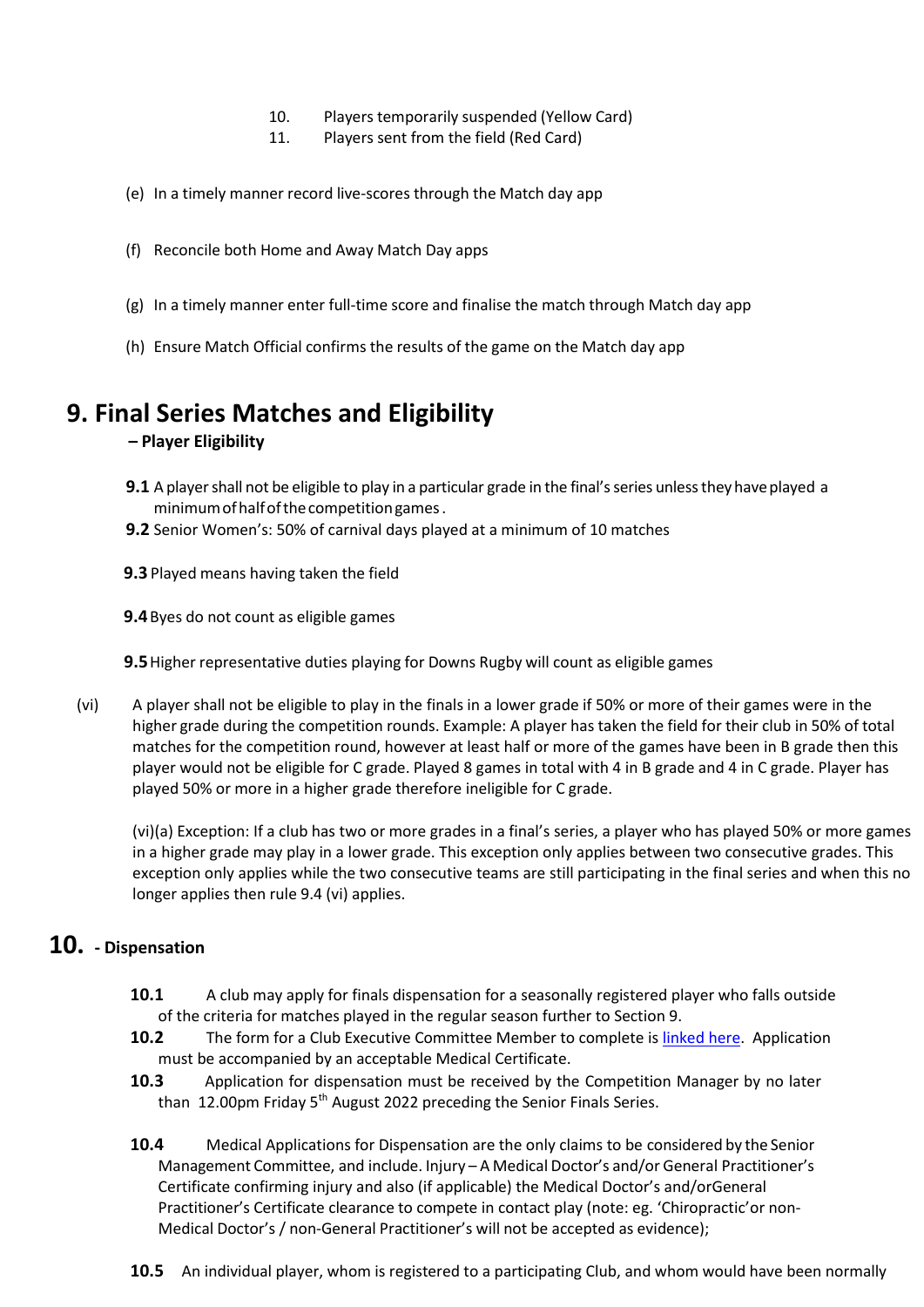available for selection and contracts COVID may be considered for dispensation if the following have been complied with:

- o The player's Club upon being notified that the player will not be available for selection due to COVID notifies the Competition Manager by 5:00pm on the day of being notified by the individual player. This notification timing allows for the consideration of any player, who would have normally been selected and has tested positive for COVID on match day or a day preceding a fixture and is forced to withdraw.
- $\circ$  The individual player provides a medical doctor's and / or general practitioner's certificate confirming the positive case of COVID to the Competition Manager by 5:00pm on the Tuesday following the Competition Round.
- o Note: regardless of the Rules outlined in Clause 10.5 allowing for a dispensation under COVID, the rules as specified in Section 9 and Clauses 10.1 to 10.4 apply.
- **10.6** The Senior Management Committee shall have full discretionary powers to approve players, and the decision by the Committee and the Competition Manager shall be final.A player may be accorded dispensation due to forfeits during the competition rounds, however only ifthey are named in team of 23 in men's and 12 in women's at the time of the forfeit.
- <span id="page-31-0"></span>**10.7** A player may be accorded dispensation if they have participated in higher representative duties that are endorsed by Downs Rugby, namely the Queensland Country Rugby Union pathway.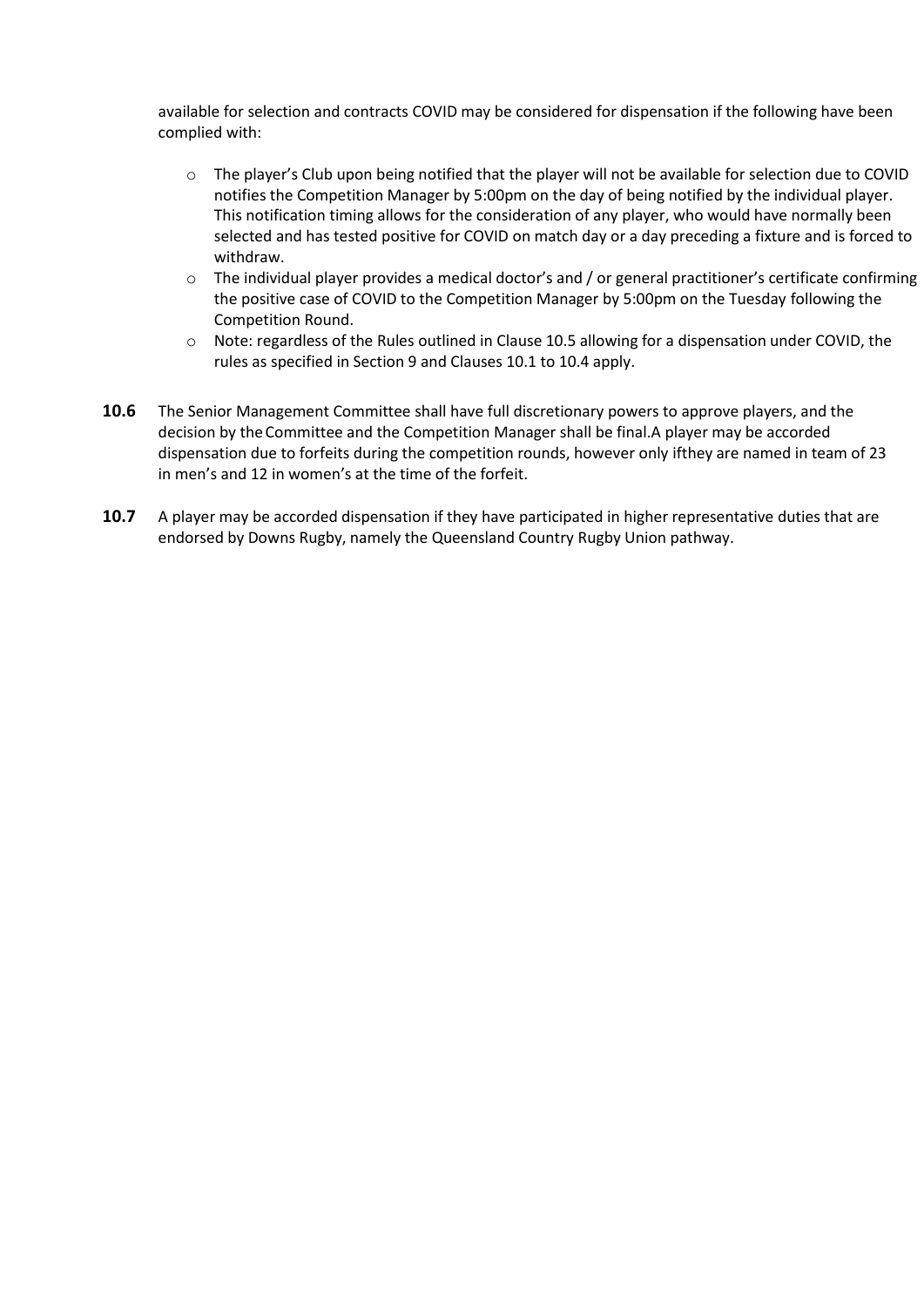## Wet Weather Policy

## O Wet Weather Policy – All Grades

- 1. Notwithstanding any of the provisions contained in these rules, the referee has the right to declare the match will not be played and therefore any of the provisions of these rules is subject to the referee's final say pursuant to the Laws of the Game on whether the match will be played.
- **2.** Asthe topDRL Competitions, <sup>A</sup> Grade and Senior Womens 7s– should be given every opportunity to be played.
- **3. Note:**<sup>A</sup> Gradematchesmust be playedon themain ground ofthe home team. Any othermatchesmay be played on another ground. The subsequent rules therefore are subject to that pre- condition. The Management Committee must approve a change of venue. Where the game istransferred to the opposing team's home ground, this does not constitute a swap of home games and the game is deemed to have been played at the ground as per the draw.
	- **4.** Dependent upon the Draw, there may be no spare weekends available for "catch up" games.
	- **5.** Procedure:<br>(1) By r
		- By no later than 1000 AEST on game day, the Host Club contacts the Competition Manager (CM) to advise their ground is unplayable
		- (II) Home Club advised they have access to an alternative venue:
			- (i) Home Club advises its participants that the match will be played at the Home • Club's alternate venue
			- (ii) CM advises Away Club that the match will be played at the Home Club's • alternate venue – the Away Club advises its participants
			- (iii) CM advises DDRRA that the match will be played at the Home Club's alternate venue – DDRRA advises its participants
		- (III) Home Club advise they do not have access to an alternative venue
			- CM then contacts the Away Club to ascertain the availability of its ground
			- If Away Club's Ground is available, then:
			- Away Club advises its participants that the match will be played at the Away
			- Club's ground
			- CM advises Home Club that the match will be played at the Away Club's ground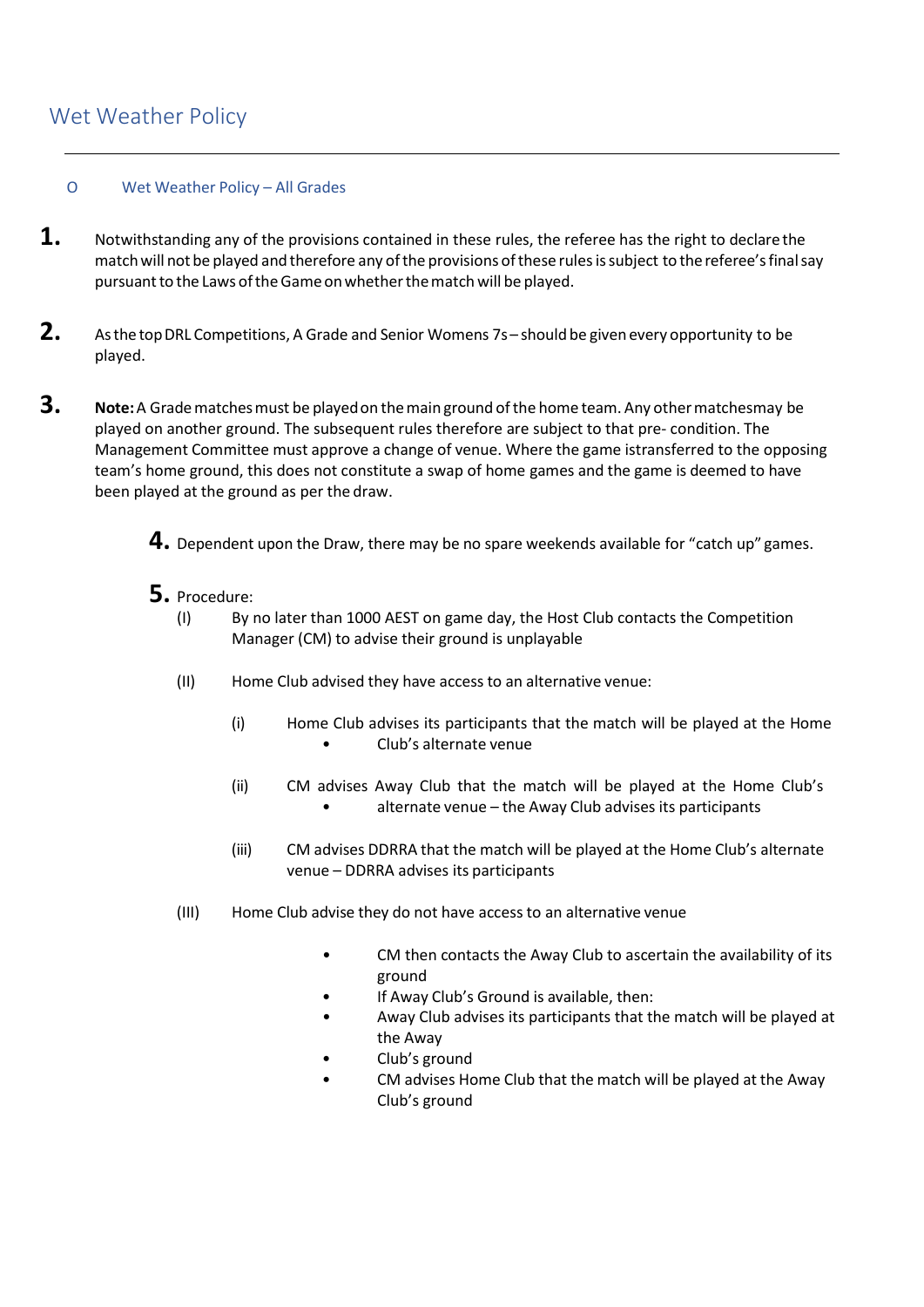**6.** the Home Club advises its participants

- CM advises DDRRA that the match will be played at the Away Club's ground – DDRRA advises its participants CM
- If Away Club's Ground is unavailable, then The above process is repeated for firstly for the next day i.e. Sunday; and if not resolved;
- Match will be declared a draw with each Club receiving two (2) Competition Points. No points will be awarded for "for/ against" totals.
- **7.** If <sup>a</sup> number of matches on the same weekend are like affected, then this round may be abandoned.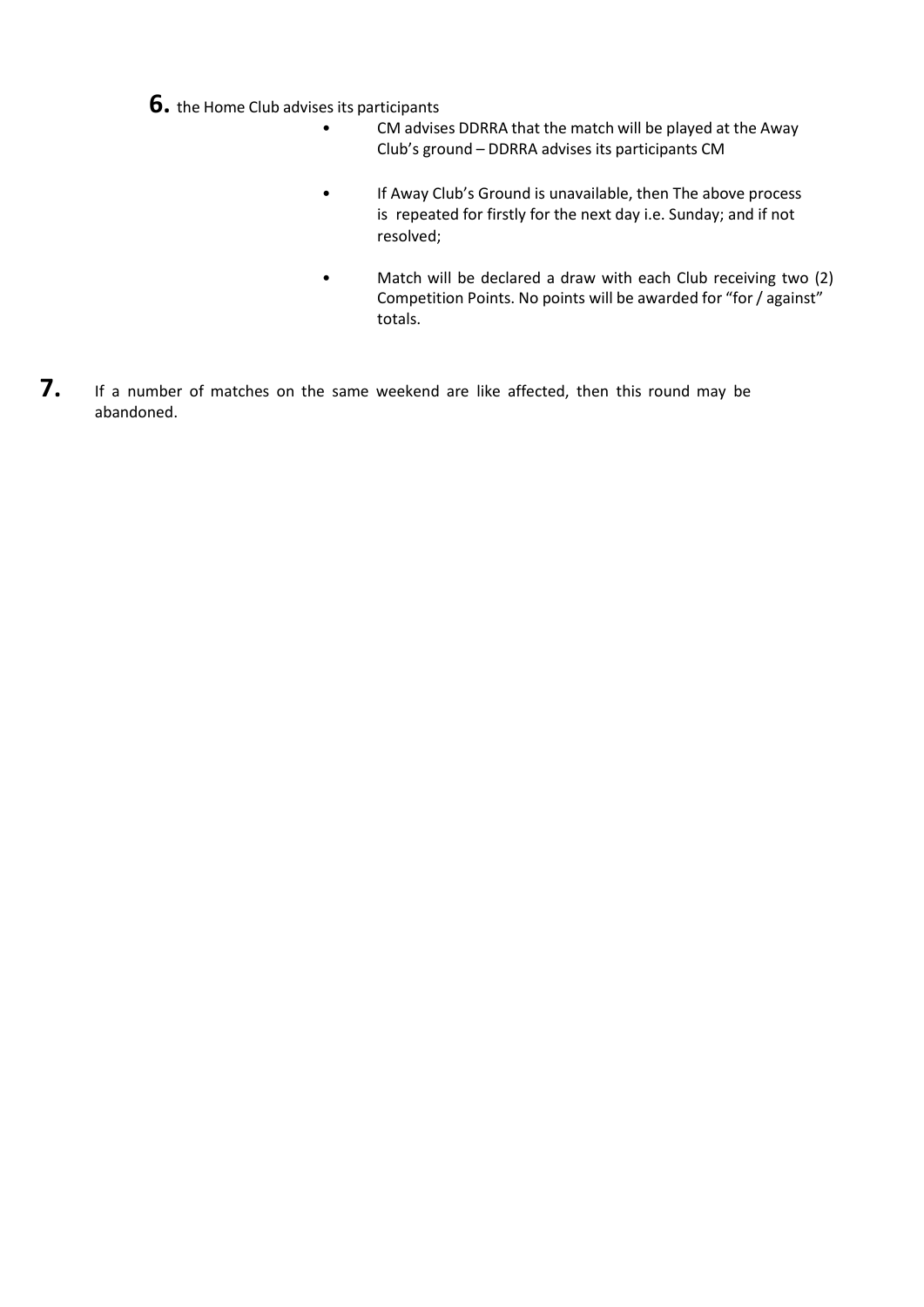## Rolling Substitution - Procedural Guidelines for the Administration and Control

Sequentially numbered cardsindicating Home 1 up to Home 12 and Away 1 to Away 12 will be provided electronically by the Union to all clubs in advance of the first match in which rolling substitutions are permitted.

Each club will then be responsible for providing its own supply of cards for each match in whichits teams compete, preferably with different colour cards for each team.

Each team shall appoint its responsible person (e.g. team manager, coach or parent) who shallbe required to hand the appropriate substitution card in the correct sequence to the relevant official before each substitute takes to the field of play. There is no requirement torecord or write anything on the card. The correct sequentially numbered card is simply handed over.

The Union responsible for the match will determine who the relevant official to receive the substitution cards should be. This may be:

- *(I) The Field Marshal in charge of the ground*
- *(II) An accredited Assistant Referee*
- *(III) The Referee*
- *(IV) A designated representative from the opposition.*

*The relevant official shall receive and retain the cards during the match and shall monitor each team's use of itssubstitutes. He /she is not required to record any information butshallsimply retain the submitted cards until after the end of the match. The cards shall not be returned tothe appropriate team (or discarded) until the referee is satisfied of the final number of substitutes used by each team.*

The teams will be aware of the number of permitted substitutions still remaining from the number of cards *they still hold.*

Law 3 Number of Players – the team – A Grade

- (I) In reference to Law 3, the nominated number of players is 23
- (II) Law 3.34 does not apply i.e. **NO rolling substitution;** 8 playermovements only.

Law 3 Number of Players – the team – B Grade

- (I) In reference to Law 3, the nominated number of players is 23
- (II) Law 3.34 does not apply i.e. **NO rolling substitution;** 8 playermovements only.

**8.** Law <sup>3</sup> Number of Players – the team – <sup>C</sup> Grade

- (I) In reference to Law 3, the nominated number of players is 23
- (II) 12 player movements only.

## **9.** Law <sup>3</sup> (7s Variations) Number of Players – the team – Women's 7s

- (I) In reference to Law 3, the nominated number of players is 12
- (II) 5 playermovements only.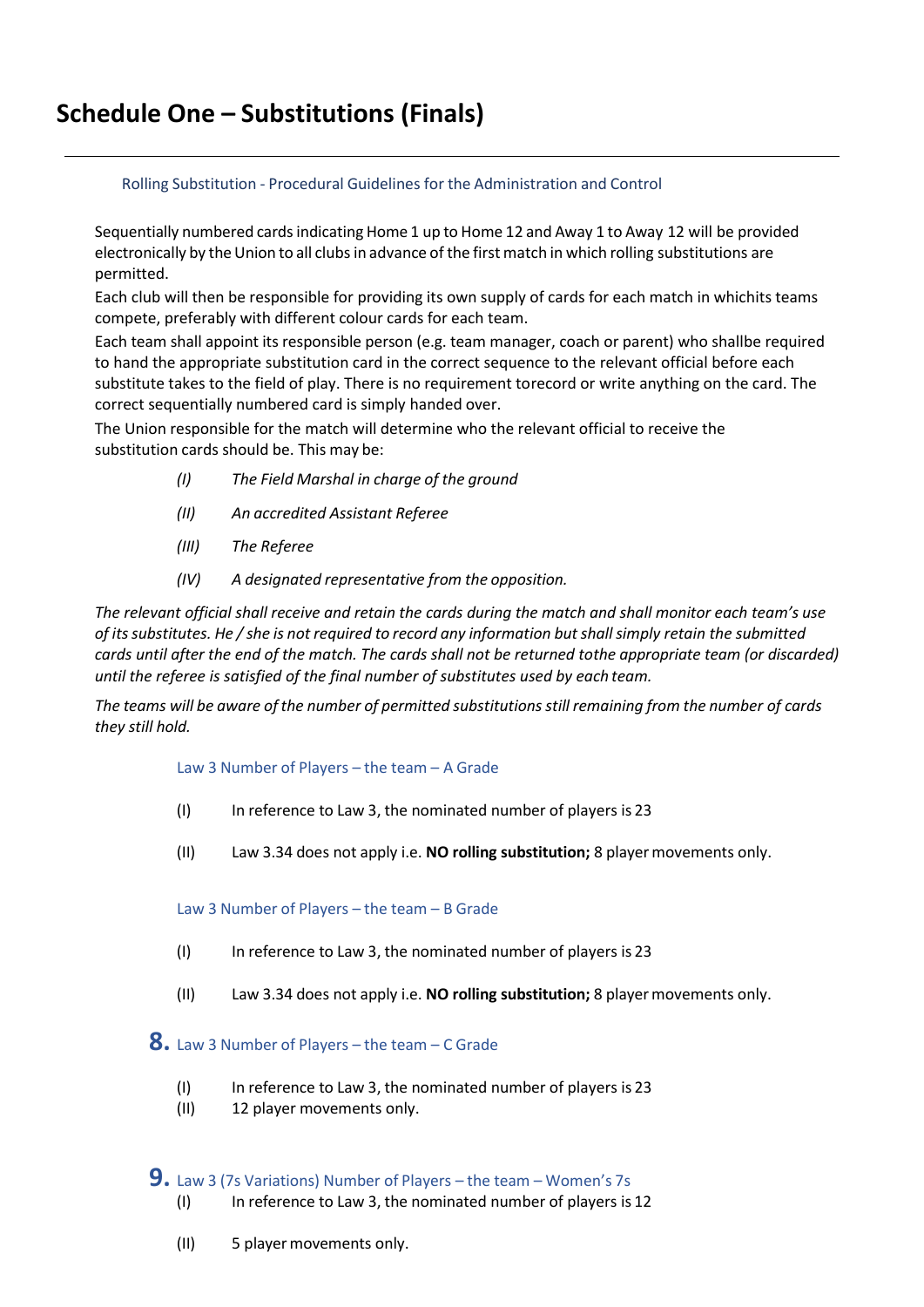| <b>HOME</b> | <b>HOME</b> |
|-------------|-------------|
|             |             |

| <b>HOME</b> | <b>HOME</b> |
|-------------|-------------|
| G<br>w      |             |

| <b>HOME</b> | <b>HOME</b> |
|-------------|-------------|
| . .<br>N    |             |

| <b>HOME</b> | <b>HOME</b> |
|-------------|-------------|
|             |             |

| <b>HOME</b>              | <b>HOME</b> |
|--------------------------|-------------|
| $\overline{\phantom{a}}$ |             |

| <b>HOME</b> | <b>HOME</b> |
|-------------|-------------|
| 11          | 12          |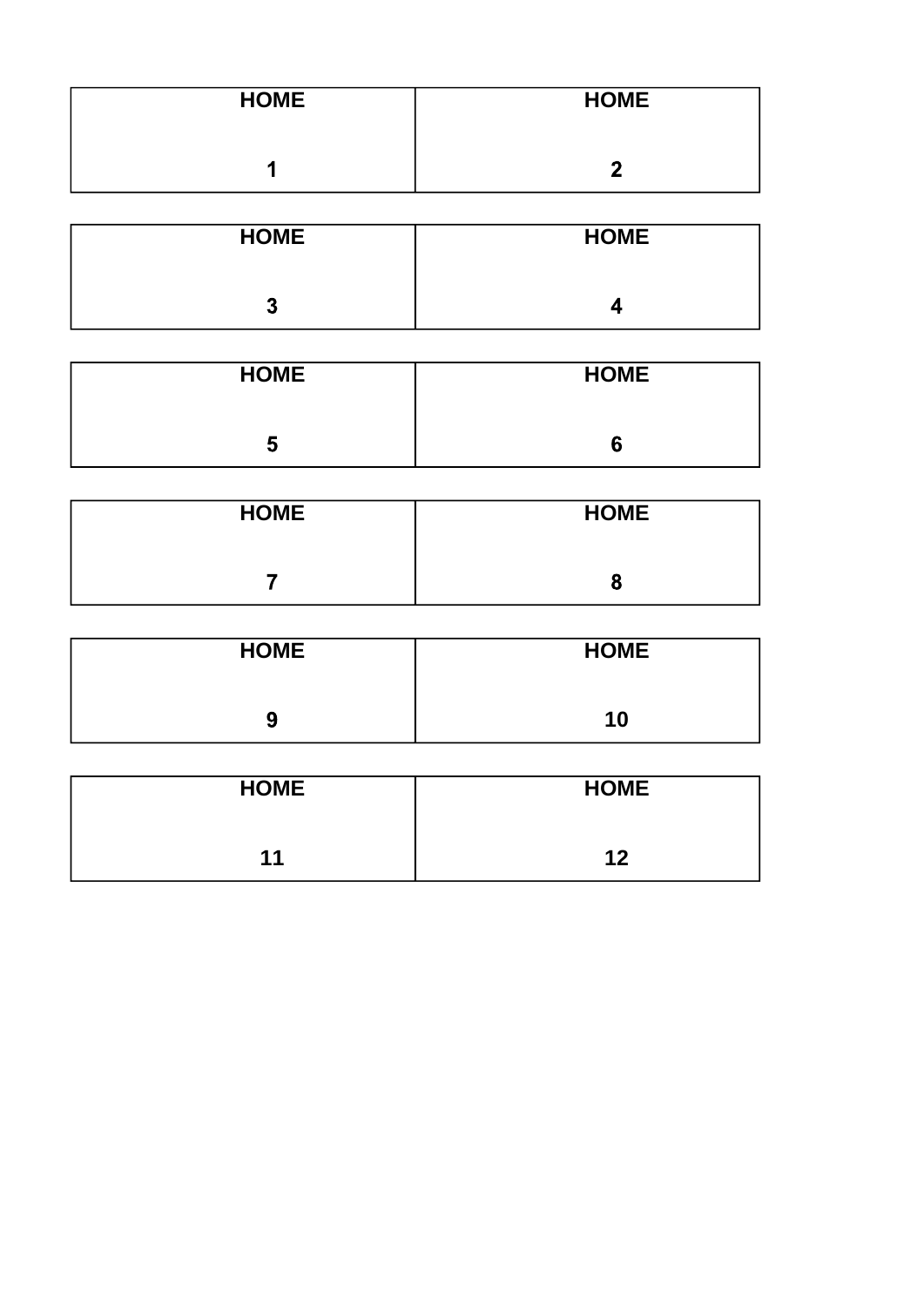| <b>AWAY</b> | <b>AWAY</b><br><u>the contract of the contract of the contract of the contract of the contract of the contract of the contract of the contract of the contract of the contract of the contract of the contract of the contract of the contract </u> |
|-------------|-----------------------------------------------------------------------------------------------------------------------------------------------------------------------------------------------------------------------------------------------------|
| в.          | ☞                                                                                                                                                                                                                                                   |

| <b>AWAY</b> | <b>AWAY</b> |
|-------------|-------------|
| 2<br>₩.     | ₹.          |

| <b>AWAY</b>    | <b>AWA</b><br>$\mathbf v$<br>ш |
|----------------|--------------------------------|
| I<br>L.<br>гJ. | 6                              |

| <b>AWAY</b> | <b>AWAY</b> |
|-------------|-------------|
|             |             |
|             | 8           |

| <b>AWAY</b> | <b>AWAY</b> |
|-------------|-------------|
| 9           | 10          |

| <b>AWAY</b> | <b>AWAY</b> |
|-------------|-------------|
|             |             |
| 44          | イク          |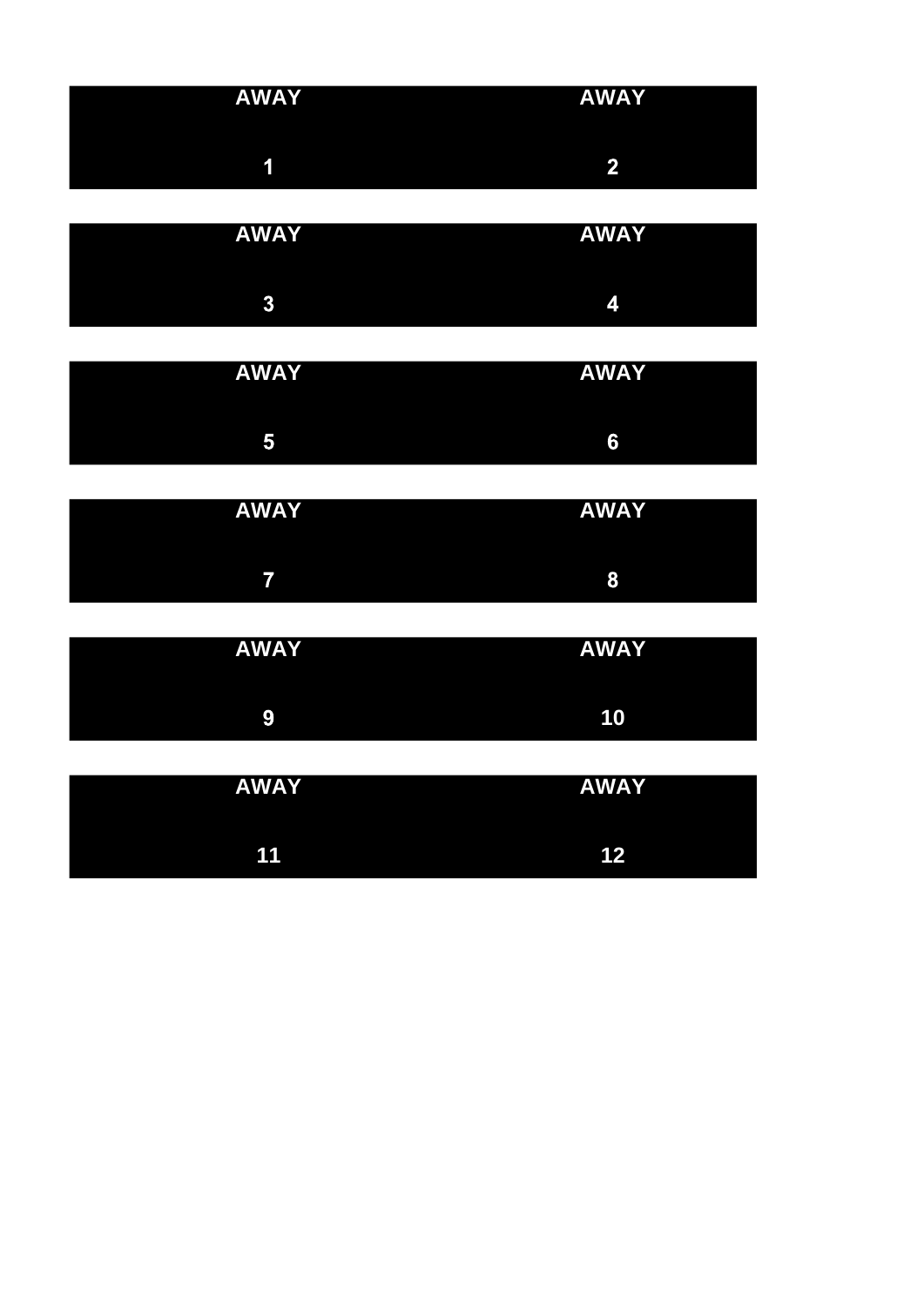# <span id="page-37-0"></span>**GROUND MARSHAL**

## **Overview**

The primary role of the Ground Marshal is, in conjunction with the Match Official(s), to manage the field of play inside the playing enclosure as well asthe 'off-field' match day environment. In Queensland it is the responsibility of the venue host or the designated home team to supply a GroundMarshal.

## **Requirements**

- An adult  $(18+)$
- Currently registered volunteer
- Completed the Ground Marshal Program online accreditation provided by Rugby Australia
- Ground Marshal Vest

## Key Relationships

- Match Manager
- Venue Manager
- Appointed Match Officials
- Team Managers (2)

## **Responsibilities**

The referee will not start the match without the appropriate Ground Marshals in attendance

## Set Up

Ensure the ground is set as per the diagram below.

## **Ground Set-up**

Competitions may have their own set-up requirements, this is an example of a common ground set-up, your competition may not include the team technical zones, or they may be outside the crowd control rope.

- Set out the Crowd Control Ropes at least 5 meters from both sidelines
- . In the case of 2 or more fields being side-byside; if the spacing between the fields is <10m, NO-ONE is allowed between the 2 fields
- Put goal post pads, corner posts and flags in specified positions
- Mark out Team Technical Zones;
	- . 1 on each side of the half-way line
	- . Zones start a min. 5m from the half-way line
	- · Each zone must be <10m in length and <3m in width
	- · Must be >2m from the touch line

## Check for compliance with:

- Goal post pads
- Flag Posts
- The field is free from debris including cans and glass
- All sprinkler heads are covered

#### Pre-Match

Introduce yourself to the people on the Key Relationships list





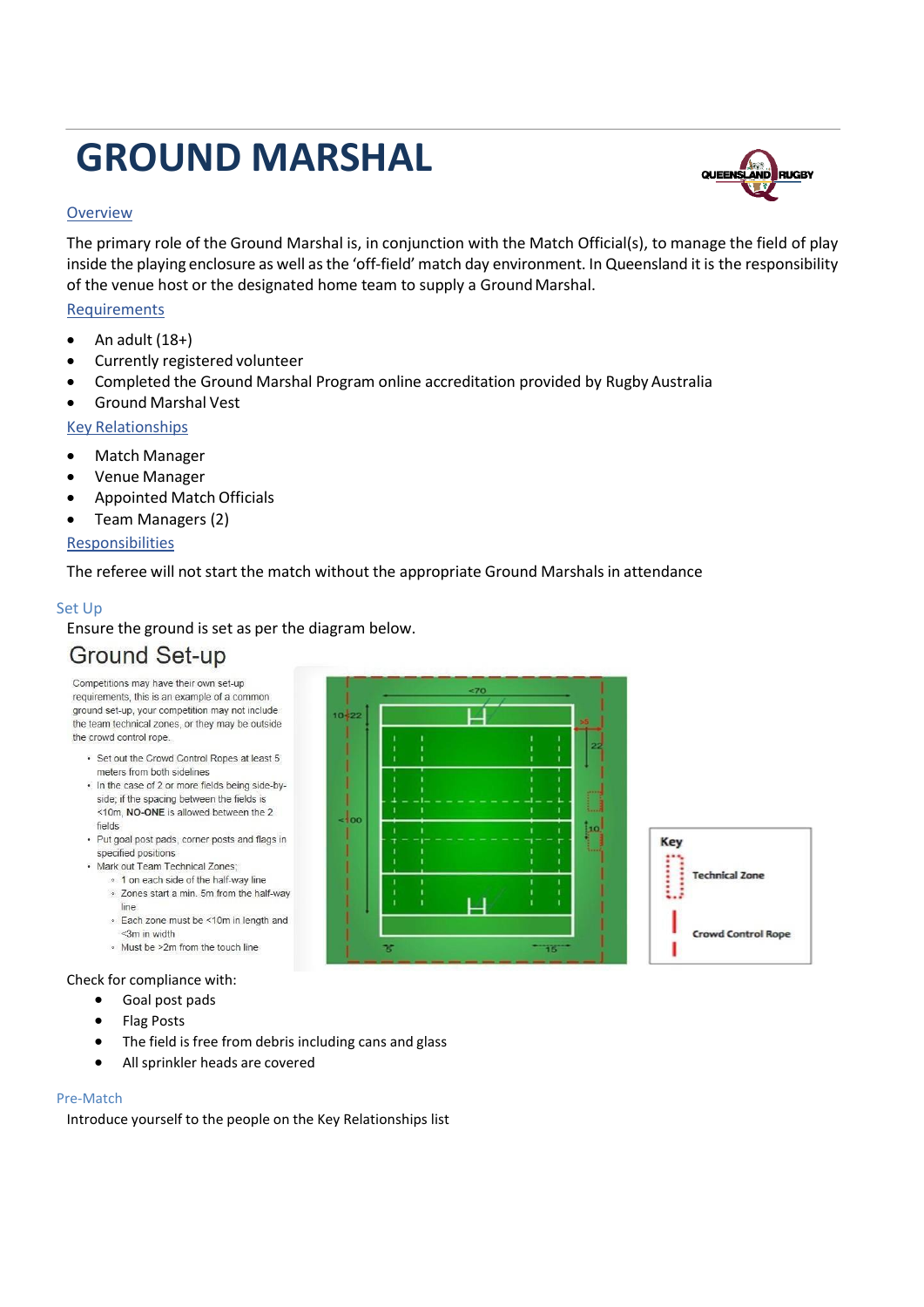For the duration of the allocated game your sole responsibility is to complete the role of the Ground Marshal. You should wear the "Ground Marshal" fluorescent vest as an outer garment for the duration of your appointment in the role.

#### During the Match

#### *Interaction with Match Officials*

Only team captains may address the referee to seek clarity on rulings or misunderstandings. No coach or team manager can approach the referee at half time.

#### *Field of Play*

Keep everyone except the Match Officials and authorised persons (who should be wearing bibs), outside theplaying enclosure.

Coaches are required to be outside of the playing enclosure.

## **Fifteens Technical Zones**

#### Maximum of four persons allowed in the TZ



#### Spectator Management

Monitor the behaviour of spectators and team officials for breaches of the Rugby Australia "Code of Conduct" guidelines.

Document and report any potential breaches to the Match Manager and/or Venue Manager.

#### Further Assistance to the Match Official(s)

Following a significant incident off the field of play the referee may stop the game. Should this occur the Ground Marshal should enter the field of play and speak to the Referee to determine what actions needs to be taken.

#### Post-Match

Report any breaches of the "Expectations of Behaviour" to the Match Manager.

Shake hands with the match officials and managers of both teams. Remain aware of the potential for conflict at the end of the game when match officials, team officials and the general public come together.

#### **Resources**

#### Rugby Australia Codes and Policies

Go to the Rugby Australia - Code of Conduct for more detail regarding acceptable behaviour at Rugby Matches.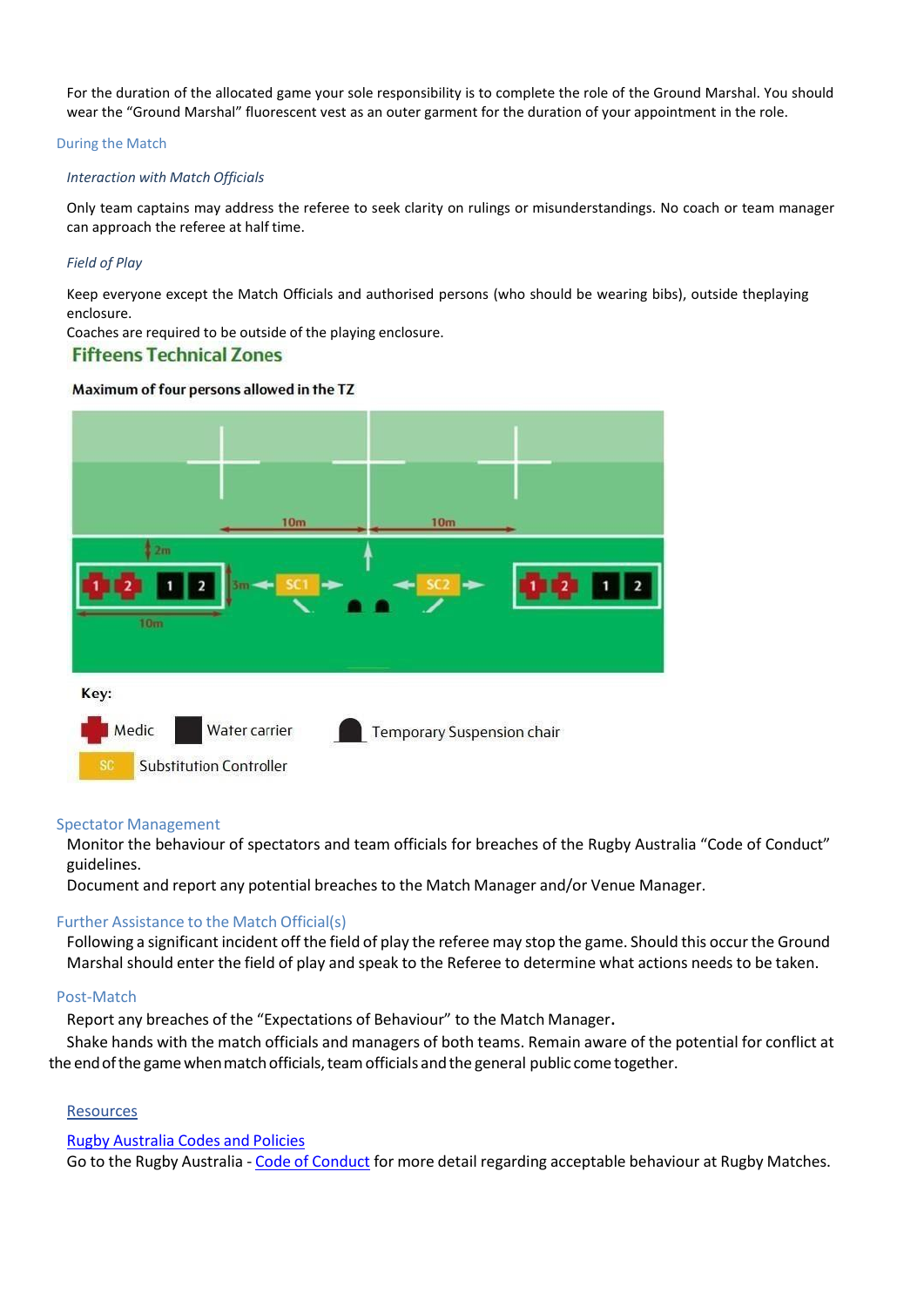## <span id="page-39-0"></span>MAL EIBY MEDAL CALCULATION

## **12.1 Statement**

The Mal Eiby Medal is, historically, the award for the best and fairest player in the A Grade Men's Risdon Cup Rugby *Competition.*

*Mal Eiby captained Warwick's Rugby Club in the 1964 Risdon Cup grand final where he scored three tries to lead his team to victory over Toowoomba Rangers in the Cup's inaugural year.*

## **12.2 Coverage**

- *a) That the Referee award points for each game for the best and fairest player in each Risdon Cup A Grade Competition game on the following basis 3, 2; and1.*
- DDRRA Referees must submit their 3,2,1's (with Player Name and Identifier Number) VIA E-MAIL ONLY TO THIS E-MAIL ADDRESS: [admin@downsrugby.com.au](mailto:THIS%20E-MAIL%20ADDRESS:%20admin@downsrugby.com.au)
- *b) That the player(s) with the highest number of points after the conclusion of the Competition games be declared the winner.*
- *c) That any playersentfrom the field of play i.e. Red Card be automatically excluded from winning this award.*
- *d) That any player Cited (and the Citing is subsequently upheld) be automatically excluded from winning this award.*
- *e) That any player who receives three (3) or more Temporary Suspensions i.e. Yellow Cards be automatically excluded from winning this award.*
- *f) That any player found to breach of any of the following Rugby Australia Policies be automatically excluded from winning this award:*
	- *a. Code of Conduct*
	- *b. Anti-Doping*
	- *c. Anti-Corruption and Betting*

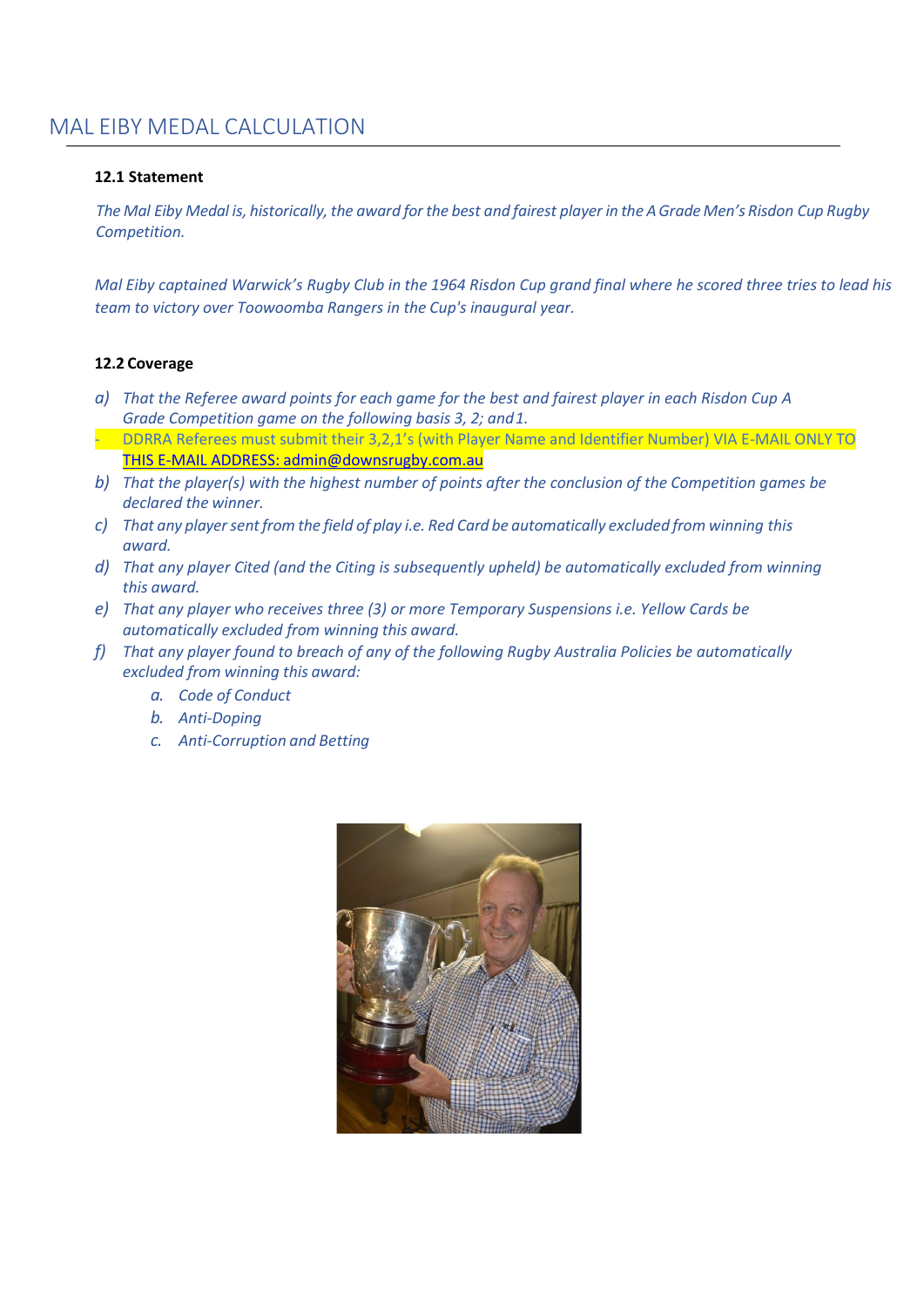## <span id="page-40-0"></span>**12.3 Statement**

The Gemma Etheridge Medal is, in 2022, the award for the best and fairest player in the Emilee Cherry Cup Open *Women's Rugby Competition.*

*Gemma Etheridge from Toowoomba, played alongside Emilee Cherry at Toowoomba Bears. Gemma won Gold in sevens rugby at the 2016 Rio Olympics and is the namesake of this coveted medal awarded annually.*

## **12.4 Coverage**

- *g) That the Referee award points for the best and fairest player in the Day's Carnival at the Given Location*  DDRRA Referees must submit their 3,2,1's (with Player Name and Identifier Number) via VIA E-MAIL ONLY TO THIS UNIQUE E-MAIL ADDRESS: [admin@downsrugby.com.au](mailto:admin@downsrugby.com.au)
- *h) That the player(s) with the highest number of points after the conclusion of the Regular Season Competition games be declared the winner at Awards Evening.*
- *i*) That any player sent from the field of play *i.e.* Red Card be automatically excluded from winning this *award.*
- *j) That any player Cited (and the Citing is subsequently upheld) be automatically excluded from winning this award.*
- *k) That any player who receives three (3) or more Temporary Suspensions i.e. Yellow Cards be automatically excluded from winning this award.*
- *l) That any player found to breach of any of the following Rugby Australia Policies be automatically excluded from winning this award:*
	- *a. Code of Conduct*
	- *b. Anti-Doping*
	- *c. Anti-Corruption and Betting*